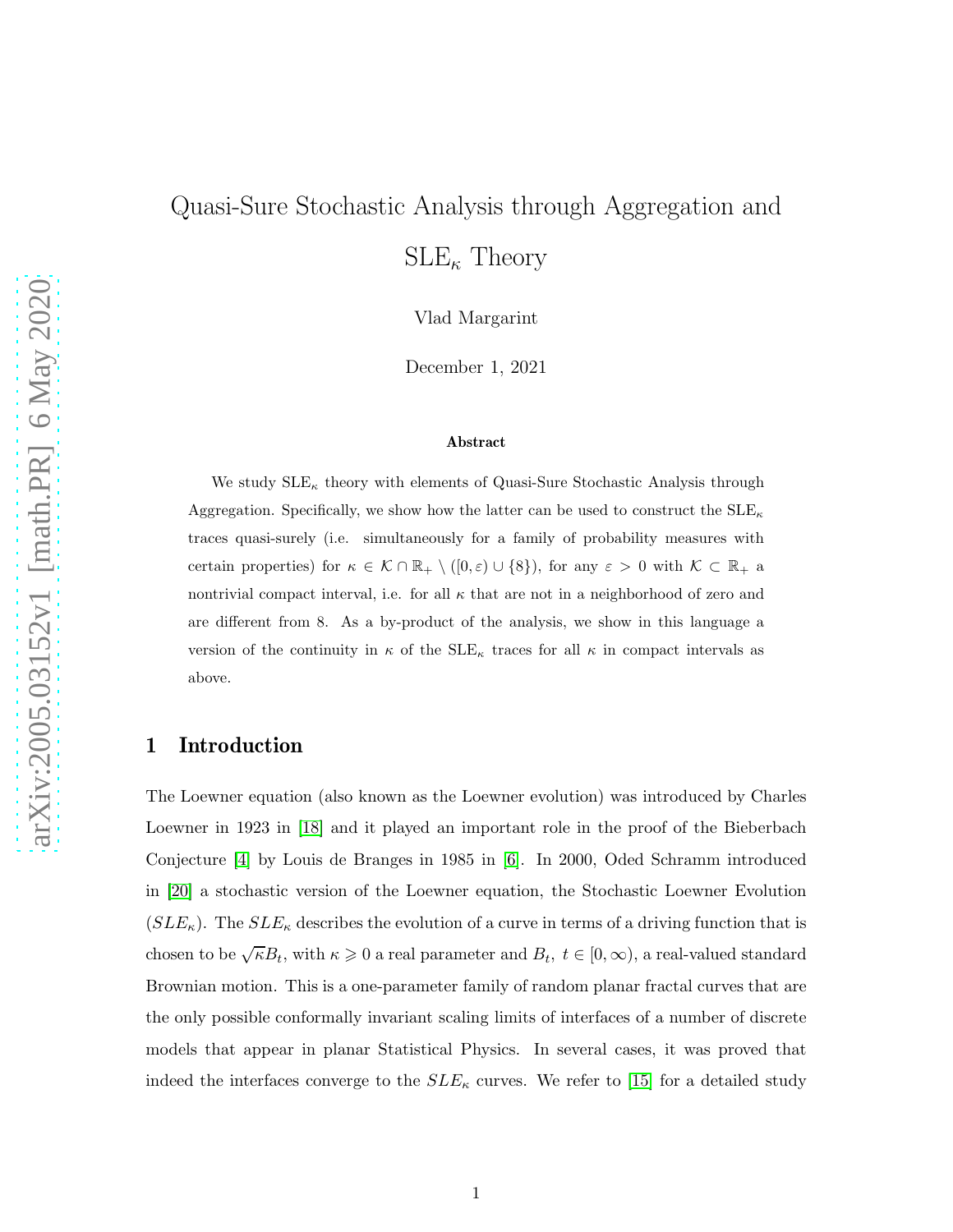of the object and many of its properties.

The problem of continuity of the traces generated by Lowener chains was studied in the context of chains driven by bounded variation drivers in [\[23\]](#page-28-3), where the continuity of the traces generated by the Loewner chains was established. Also, the question appeared in  $[17]$ , where the Loewner chains were driven by Hölder-1/2 functions with norm bounded by  $\sigma$  with  $\sigma < 4$ . In this context, the continuity of the corresponding traces was established with respect to the uniform topologies on the space of drivers and with respect to the same topology on the space of simple curves in  $\mathbb H$ . Another paper that addressed a similar problem is [\[22\]](#page-28-5), in which the condition  $||U||_{1/2} < 4$  on the driver  $U_t$  of the Loewner differenial equation is avoided at the cost of assuming some conditions on the limiting trace. Some stronger continuity results are obtained in [\[9\]](#page-27-2) under the assumption that the driver  $U_t$  of the Loewner differential equation has finite energy, in the sense that  $\dot{U}$  is square integrable. Also, the continuity in  $\kappa$  of  $SLE_{\kappa}$  was studied in terms of the topology of weak convergence for the associated probability measures on the space of curves in [\[14\]](#page-28-6) for curves in the upper half-plane and in [\[12\]](#page-28-7) for more general domains.

The question appears naturally when considering the solution of the corresponding welding problem in [\[2\]](#page-27-3). In this paper it is proved that the trace obtained when solving the corresponding welding problem is continuous in a parameter that appears naturally in the setting. In the context of  $SLE_{\kappa}$  traces the problem was studied in [\[26\]](#page-29-0), where the continuity in  $\kappa$  of the  $SLE_{\kappa}$  traces was proved for any  $\kappa < 2.1$ . A stronger result is proved in [\[10\]](#page-27-4), where the a.s. continuity in  $\kappa$  of the SLE traces is proved for  $\kappa < 8/3$ .

Our method relies on the Quasi-Sure Stochastic Analysis through Aggregation as constructed in [\[24\]](#page-29-1). The construction in [\[24\]](#page-29-1) is suitable when one works with mutually singular probability measures. In the case when the measures are absolutely continuous, the situation becomes simpler since one can work under the nullsets of the dominating measure directly. In [\[24\]](#page-29-1), the authors work with a family of local martingale measures  $\mathbb{P}_a$  indexed by a parameter a such that under  $\mathbb{P}_0$  the canonical process (coordinate process) is a Brownian Motion (BM). When considering the family of measures  $\mathbb{P}_a$ , the canonical process becomes under each  $\mathbb{P}_a$  a local martingale with quadratic variation a. In [\[24\]](#page-29-1) it is further shown that if the family of local martingale measures satisfies certain assumptions, then one can define a notion of aggregator. Further, this notion of aggregator is used to con-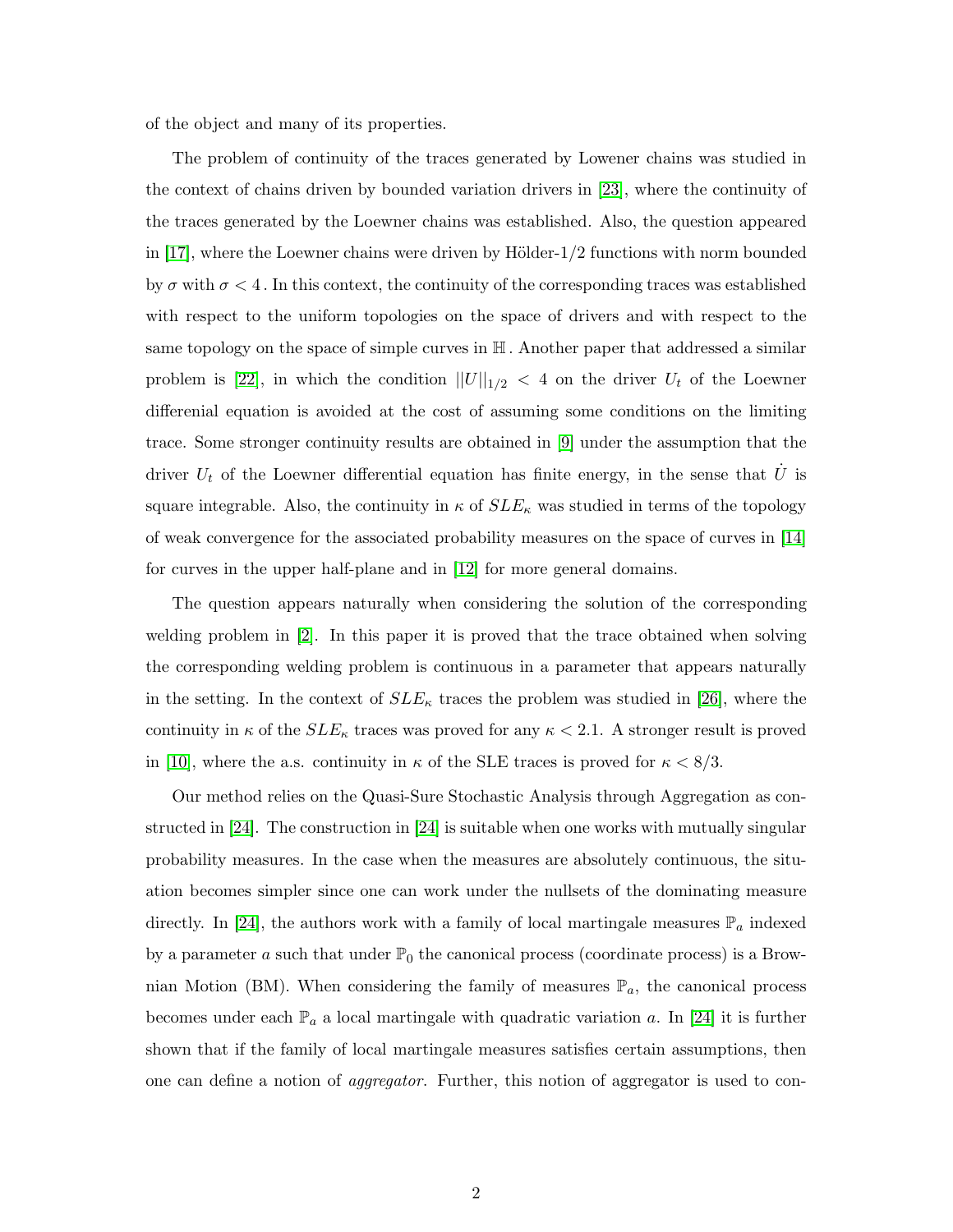struct the Universal Brownian Motion  $W_t = \int_0^t a_s^{-1/2} dB_s$ , i.e. an aggregator for Brownian motion, that is a  $\mathbb{P}_a$ - BM under any  $\mathbb{P}_a$  in the family of probability measures. These constructions are natural when one is interested in studying problems related to uncertain volatility in Financial Markets. Morever, the aggregation result can be transported from the Brownian driver to diffusion equations with strong solutions, i.e. one can construct an aggregator of solutions of such SDEs. In order to make the link with  $SLE_{\kappa}$  theory, we use the Universal Brownian motion (see [\[24\]](#page-29-1)) as a driver for the Loewner differential equation. In our case, the role of the parameter a will be played by the natural parameter  $\kappa$  in the  $SLE_{\kappa}$  theory, since this is the volatility in this setting. Using this, one can construct SLE traces simultaneously quasi-surely, i.e. simultaneously for a family of measures  $\mathbb{P}_{\kappa}$ , for all  $\kappa \in \mathcal{K} \cap \mathbb{R}_+ \setminus ([0,\varepsilon) \cup \{8\})$ , for any  $\varepsilon > 0$  with  $\mathcal{K} \subset \mathbb{R}_+$  a nontrivial compact interval, using the aggregated solution to a stochastic differential equation that appears in the analysis, and expressing the derivative of the conformal maps in terms of this aggregated solution. Using the Quasi-sure Stochastic Analysis through Aggregation method, one can view these models in a unified framework. Furthermore, in this setting one can show a version of the continuity in  $\kappa$  of the  $SLE_{\kappa}$  traces, that we call quasi-sure continuity in  $\kappa$ , using an estimate between conformal maps solving the Loewner Differential Equation whose drivers are close to each other obtained in [\[26\]](#page-29-0).

The paper is divided in several sections. In the first part of the paper, we construct quasi-surely the  $SLE_{\kappa}$  traces and in the second part we prove the (quasi-sure) q.s. continuity in  $\kappa$  for  $\kappa \in \mathcal{K} \cap \mathbb{R}_+ \setminus ([0,\varepsilon) \cup \{8\})$  of these objects. We remark that in the case  $\kappa \in [0, \varepsilon]$  the a.s. continuity in  $\kappa$  of the  $SLE_{\kappa}$  is known from previous works (see [\[26\]](#page-29-0) and [\[10\]](#page-27-4)).

Acknowledgement: I acknowledge the support of NYU-ECNU Institute of Mathematical Sciences at NYU Shanghai. Also, I would like to thank especially Johannes Wiesel who introduced me to the Quasi-Sure Stochastic Analysis through Aggregation method and who read carefully previous versions of this manuscript and gave me very useful insights along the way as well as to Alex Mijatovic who I have been discussing around the topic and gave me useful information. Also, I would like to thank Yizheng Yuan, Dmitry Beliaev, Titus Lupu, Jianping Jiang, Ionel Popescu and Iulian Cimpean for useful discussions and suggestions. Special thanks also for Lukas Schoug who read the most recent version of the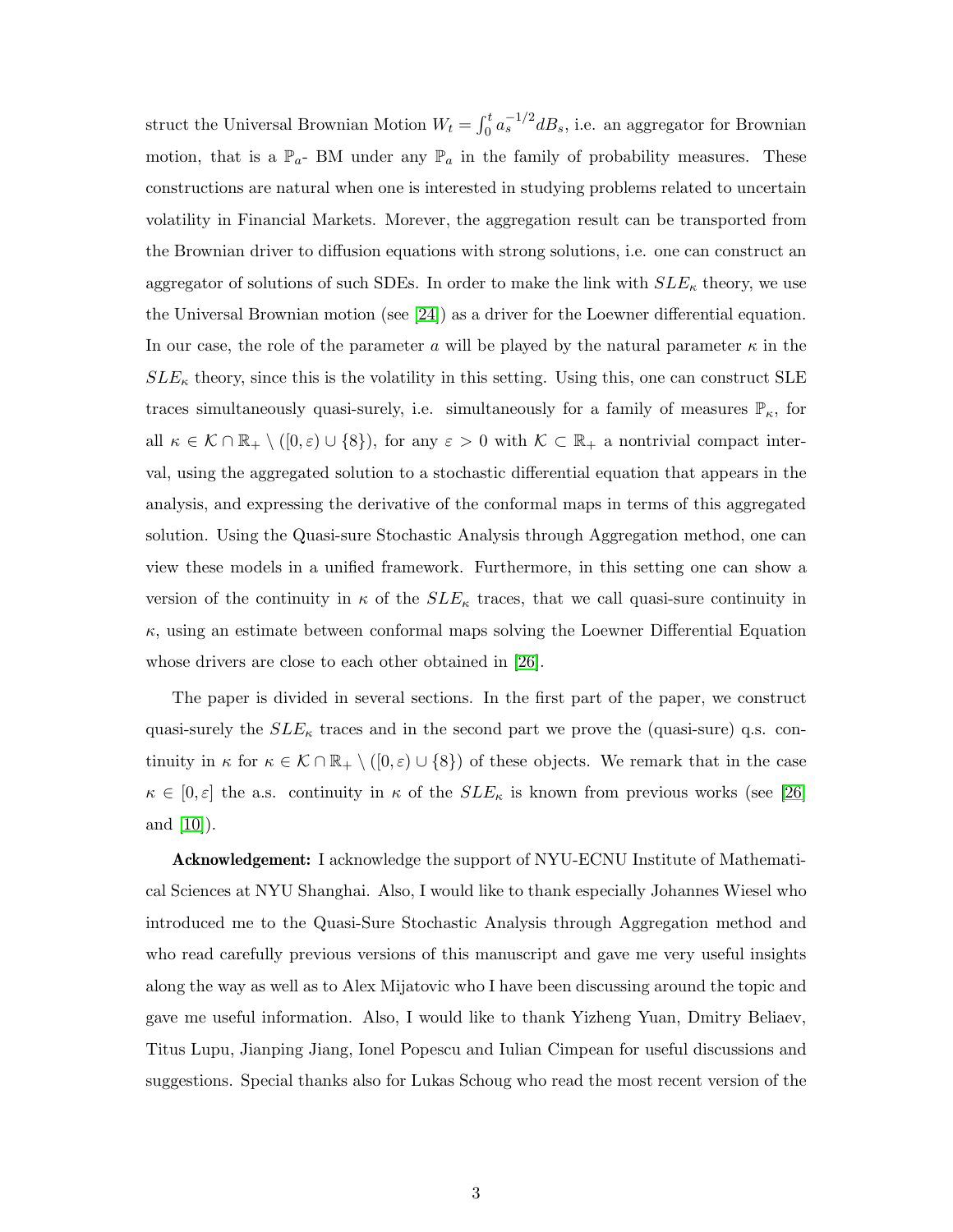manuscript and gave me useful remarks.

### 2 Preliminaries

We start by introducing objects needed in our analysis. For the SLE theory the exposition is based on [\[15\]](#page-28-2) and [\[3\]](#page-27-5) and for the Quasi-Sure Stochastic Analysis through Aggregation the exposition is based on [\[24\]](#page-29-1) which we refer to for more details.

**2.1. Introduction to**  $SLE_{\kappa}$  theory. An important object in the study of the Loewner differential equation is the H-compact hull that is a bounded closed set in H such that its complement in H is simply connected. To every compact H-hull, that we typically denote by K we associate a canonical conformal map  $g_K : \mathbb{H} \setminus K \to \mathbb{H}$  that is called the *mapping* out function of K.

Using the Riemann Mapping Theorem, we get uniqueness by imposing the hydrodynamic normalization for  $g_K$ , i.e. we require that the mapping near infinity is of the form

$$
g_K(z) = z + \frac{a_K}{z} + O(|z|^{-2}), \quad |z| \to \infty.
$$

The coefficient  $a_K$  that appears in the expansion at infinity of the mapping is called half-plane capacity. Throughout the paper we use the notation  $hcap(K)$  for the half-plane capacity  $a<sub>K</sub>$ .

We work with a family of growing compact hulls  $K_t$  and denote  $H_t := \mathbb{H} \setminus K_t$ . Firstly, we define the radius of a hull to be

$$
rad(K) = \inf \{ r \geq 0 : K \subset r\mathbb{D} + x \text{ for some } x \in \mathbb{R} \}.
$$

**Definition 2.1.** Let  $(K_t)_{t\geqslant0}$  be a family of increasing  $\mathbb{H}\text{-}hulls$ , i.e.  $K_s$  is contained in  $K_t$ whenever  $s < t$ . For  $s < t$ , set  $K_{s,t} = g_{K_s}(K_t \setminus K_s)$ . We say that  $(K_t)_{t \geqslant 0}$  has the local growth property if

 $rad(K_{t,t+h}) \rightarrow 0$  as  $h \rightarrow 0$ , uniformly on compacts in t.

The first connection between the family of growing compact H-hulls and the real-valued path  $(U_t)_{t\geqslant0}$  is done in the following proposition.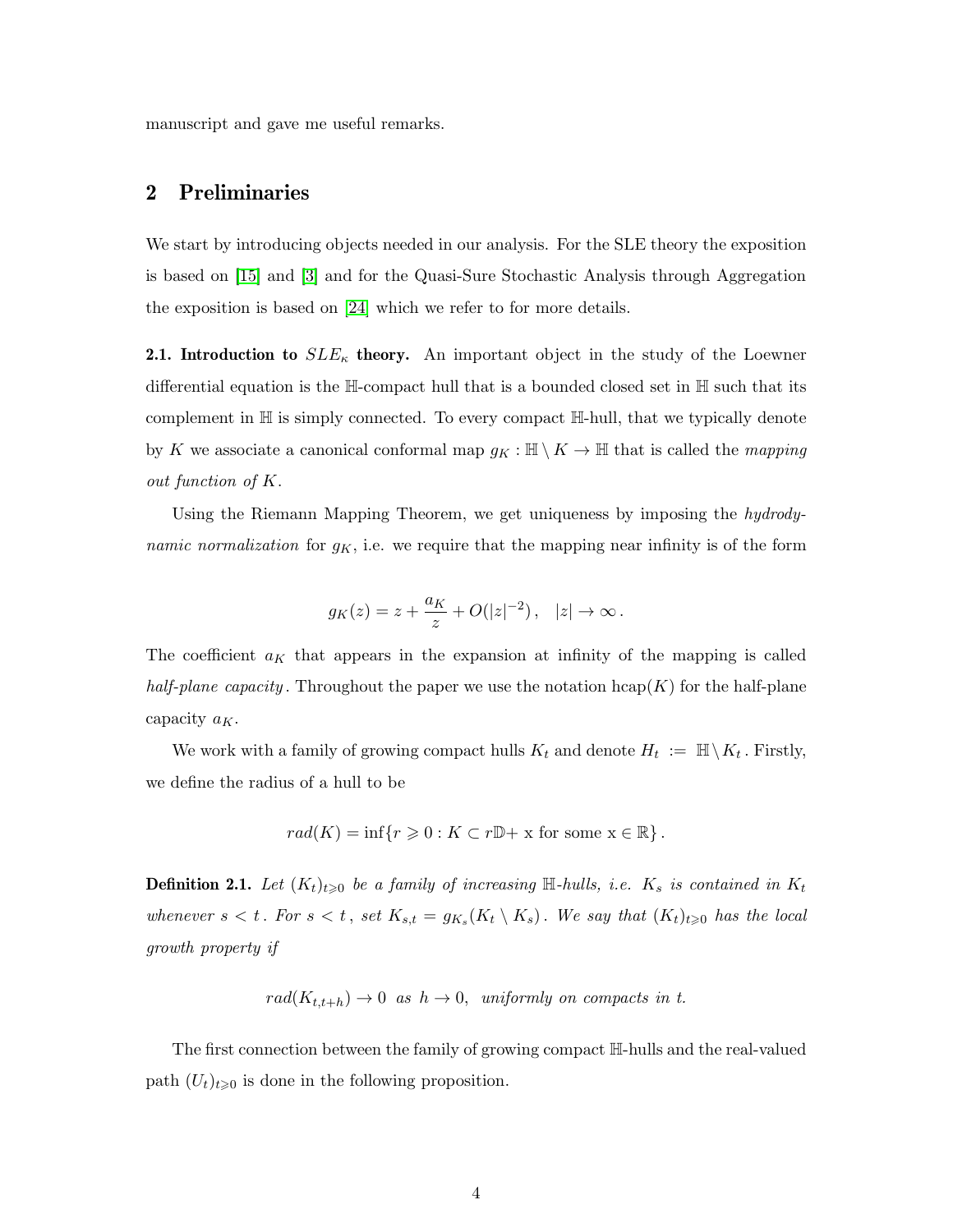**Proposition 2.2** (Proposition 7.1 of [\[3\]](#page-27-5)). Let  $(K_t)_{t\geq0}$  be an increasing family of compact Hhulls having the local growth property. Then,  $K_{t+} = K_t$  for all t. Moreover, the mapping  $t \mapsto \text{hcap}(K_t)$  is continuous and strictly increasing on  $[0,\infty)$ . Moreover, for all  $t \geq 0$ , there is a unique  $U_t \in \mathbb{R}$  such that  $U_t \in \overline{K}_{t,t+h}$ , for all  $h > 0$ , and the process  $(U_t)_{t \geq 0}$  is continuous.

The map  $t \mapsto hcap(K_t)/2$  is a non-decreasing homeomorphism on  $[0, T)$  and by choosing  $\tau$  to be the inverse of this homeomorphism, we obtain a new family of hulls  $K_t'$  in a new parametrization such that  $\text{hcap}(K_t') = 2t$ . This is the canonical parametrization that we use throughout the paper. We use the standard terminology for this, i.e parametrization by half-plane capacity.

In the following proposition, we introduce the Loewner differential equation starting from the family of growing compact hulls. The main idea is that the local growth property of the hulls gives a description in terms of a specific differential equation for the associated mapping out functions.

**Proposition 2.3** (Proposition 7.3 of [\[3\]](#page-27-5)). Let  $(K_t)_{t\geq0}$  be a family of increasing compact hulls in  $\mathbb H$  satisfying the local growth property and that are parametrized by the halfplane capacity. Let  $(U_t)_{t\geqslant0}$  be its Loewner transform. Set  $g_t = g_{K_t}$  and  $T(z) = \inf\{t \geqslant 0 : z \in$  $K_t$ . Then, for all  $z \in \mathbb{H}$ , the function  $(g_t(z) : t \in [0,T(z))$  is differentiable with respect to t and satisfies the Loewner differential equation

$$
\dot{g}_t(z) = \frac{2}{g_t(z) - U_t}
$$

.

Moreover, if  $T(z) < \infty$  then  $g_t(z) - U_t \to 0$  as  $t \to T(z)$ .

The reverse situation is also true, i.e. from the driving function  $U_t$ , we recover the family of growing compact H-hulls. We have this result in the following Theorem. Note that in [\[15\]](#page-28-2), the result is stated for Loewner differential equation driven by measures on the real line. We state it only for the particular choice of measure on the real line  $\mu_t = 2\delta_{U_t}$ .

**Theorem 2.4** (Theorem 4.6 of [\[15\]](#page-28-2)). For all  $z \in \mathbb{H} \setminus \{\zeta_0\}$ , there is a unique time  $T(z) \in$  $(0, \infty]$  and a unique continuous map  $(g_t(z) : t \in [0, T(z))$  in  $\mathbb{H} \setminus K_t = H_t$  such that, for all  $t \in [0, T(z))$  we have  $g_t \neq U_t$  and

$$
g_t(z) = z + \int_0^t \frac{2}{g_s(z) - U_s} ds,
$$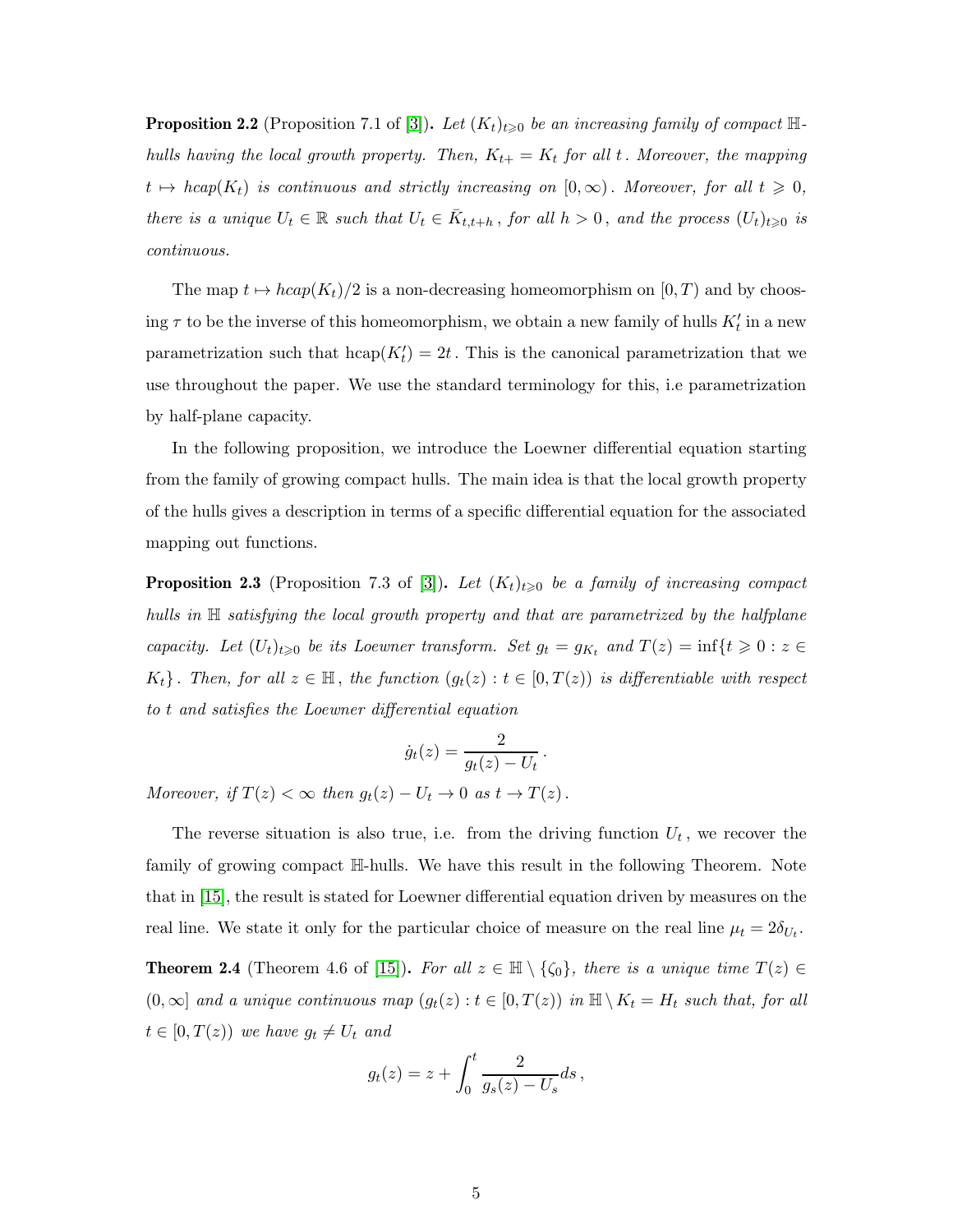and such that  $|g_t(z) - U_t| \to 0$  as  $t \to T(z)$  whenever  $T(z) < \infty$ . Set  $\zeta_0 = 0$  and define

$$
H_t = \{ z \in \mathbb{H} : T(z) > t \}.
$$

Then, for all  $t \geq 0$   $H_t$  is open and  $g_t : H_t \to \mathbb{H}$  is conformal onto  $\mathbb{H}$ . Moreover, the family of sets  $K_t = (z \in \mathbb{H} : T(z) \leq t)$  is an increasing family of compact  $\mathbb{H}$ -hulls having the local growth property with  $hcap(K_t)=2t$ , and  $g_{K_t} = g_t$ , for all t. Moreover, the driving function  $U_t$  is the Loewner transform of  $(K_t)_{t\geqslant0}$ .

In the  $SLE_{\kappa}$  theory case, the driver is chosen to be  $U_t = \sqrt{\kappa}B_t$ , where  $B_t$  is a standard one-dimensional Brownian motion and  $\kappa \in \mathbb{R}_+$ . When studying this theory in the upper half-plane, one usually works with the following families of conformal maps.

(i) Partial differential equation version for the chordal  $SLE_{\kappa}$  in the upper half-plane

<span id="page-5-0"></span>
$$
\partial_t f(t, z) = -\partial_z f(t, z) \frac{2}{z - \sqrt{\kappa} B_t}, \quad f(0, z) = z, z \in \mathbb{H}.
$$
 (2.1)

(ii) Forward differential equation version for chordal  $SLE_{\kappa}$  in the upper half-plane

$$
\partial_t g(t, z) = \frac{2}{g(t, z) - \sqrt{\kappa} B_t}, \qquad g(0, z) = z, z \in \mathbb{H}.
$$
 (2.2)

(iii) Time reversal differential equation (backward) version for chordal  $SLE_{\kappa}$  in the upper half-plane

$$
\partial_t h(t, z) = \frac{-2}{h(t, z) - \sqrt{\kappa} B_t}, \qquad h(0, z) = z, z \in \mathbb{H}.
$$
 (2.3)

There are connections between these three formulations for studying families of conformal maps. For example, at each instance of time  $t \in [0, T]$  the map  $z \to g_t(z)$  is the inverse of the map  $z \to f_t(z)$ . The connection between the family of maps  $h_t(z)$  and  $g_t(z)$  is captured in the following lemma.

**Lemma 2.5** (Lemma 5.5 of [\[13\]](#page-28-8)). Let  $h_t(z)$  be the solution to the backward Loewner differential equation with driving function  $\sqrt{\kappa}B_t$  and let  $f_t(z)$  be the solution of the partial differential equation version of the Loewner differential equation. Then, for any  $t \in \mathbb{R}_+$ , the function  $z \to f_t(z + \sqrt{\kappa}B_t) - \sqrt{\kappa}B_t$  and  $z \to h_t(z)$  have the same distribution.

In  $SLE_{\kappa}$  theory, a fundamental object of study are the  $SLE_{\kappa}$  traces that we introduce in the following definition.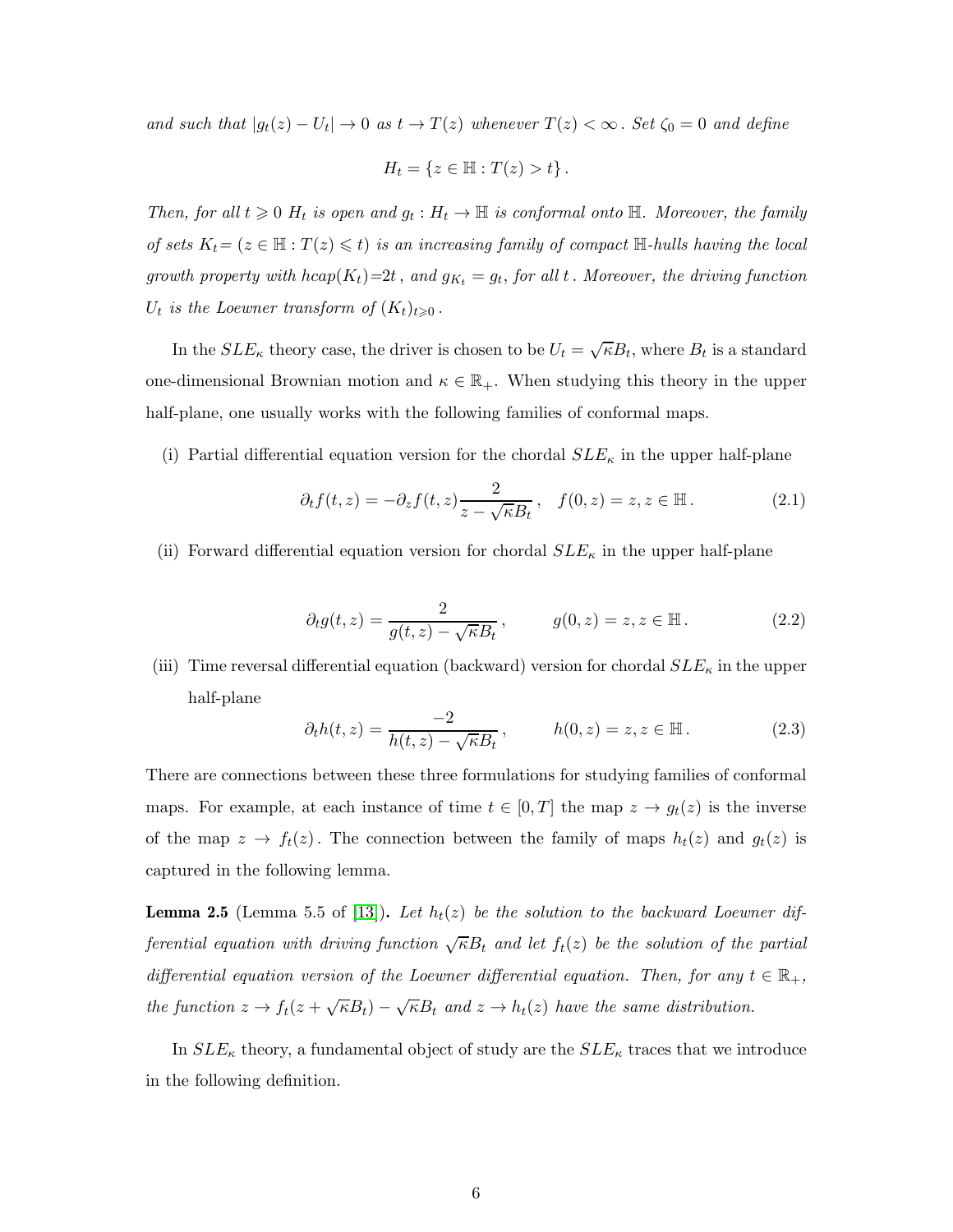**Definition 2.6.** Let  $g_t$  be the conformal maps solving the forward Loewner differential equation with  $U_t = \sqrt{\kappa} B_t$ . The  $SLE_{\kappa}$  trace is defined as

$$
\gamma(t) := \lim_{y \to 0} \hat{g}_t^{-1}(iy),
$$

where  $\hat{g}_t^{-1}(iy) = g_t^{-1}(iy + \sqrt{\kappa}B_t)$ .

For general Loewner chains, we have the following definition for hulls generated by a trace.

**Definition 2.7.** We say that a continuous path  $(\gamma_t)_{t\geqslant0}$  in  $\bar{\mathbb{H}}$  generates a family of increasing compact  $\mathbb{H}\text{-}hulls K_t$  if  $H_t = \mathbb{H} \setminus K_t$  is the unbounded component of  $\mathbb{H} \setminus \gamma[0, t]$  for all  $t \geq 0$ .

When considering the  $SLE_{\kappa}$  case, we have the following fundamental result.

<span id="page-6-0"></span>**Theorem 2.8** (Theorem 4.1 of [\[21\]](#page-28-9)). Let  $(K_t)_{t\geqslant0}$  be a  $SLE_{\kappa}$  for  $\kappa \neq 8$ . Then,

$$
\hat{g}_t^{-1}(z) = g_t^{-1}(z + \sqrt{\kappa}B_t) : \mathbb{H} \mapsto H_t
$$

extends continuously to  $\overline{\mathbb{H}}$  for all  $t \geq 0$ , almost surely. Moreover,  $\gamma_t$  is continuous and generates  $(K_t)_{t\geqslant 0}$  almost surely.

**Remark 2.9.** The same result holds for  $\kappa = 8$  as it was showed in [\[16\]](#page-28-10) using a different approach.

2.2. Introduction to Quasi-sure Stochastic Analysis through Aggregation. In this section, we introduce the Quasi-Sure Stochastic Analysis through Aggregation, following [\[24\]](#page-29-1). We refer the reader to [\[24\]](#page-29-1) and [\[7\]](#page-27-6) for further information. In [\[24\]](#page-29-1) the interest is to develop stochastic analysis simultaneously under an uncountable family of probability measures with certain properties (that are not dominated by a single probability measure) driven by applications, between others, in Mathematical Finance (for example, uncertain volatility models). In the context of  $SLE_{\kappa}$  theory the parameter  $\kappa$  will play the role of the uncertain volatility in our analysis. The results in [\[24\]](#page-29-1) extend the theory that one naturally has for a fixed probability measure to define Stochastic Analysis simultaneously for a family of probability measures using the notion of aggregation that we define in the following.

Let us consider the probability space  $(\Omega, \mathbb{F}^B, \mathbb{P})$  where  $\Omega = C(\mathbb{R}_+, \mathbb{R})$  and let  $\mathbb{F} = \mathbb{F}^B$ be the filtration generated by the canonical process  $B$ . For example, if  $\mathbb P$  is the Wiener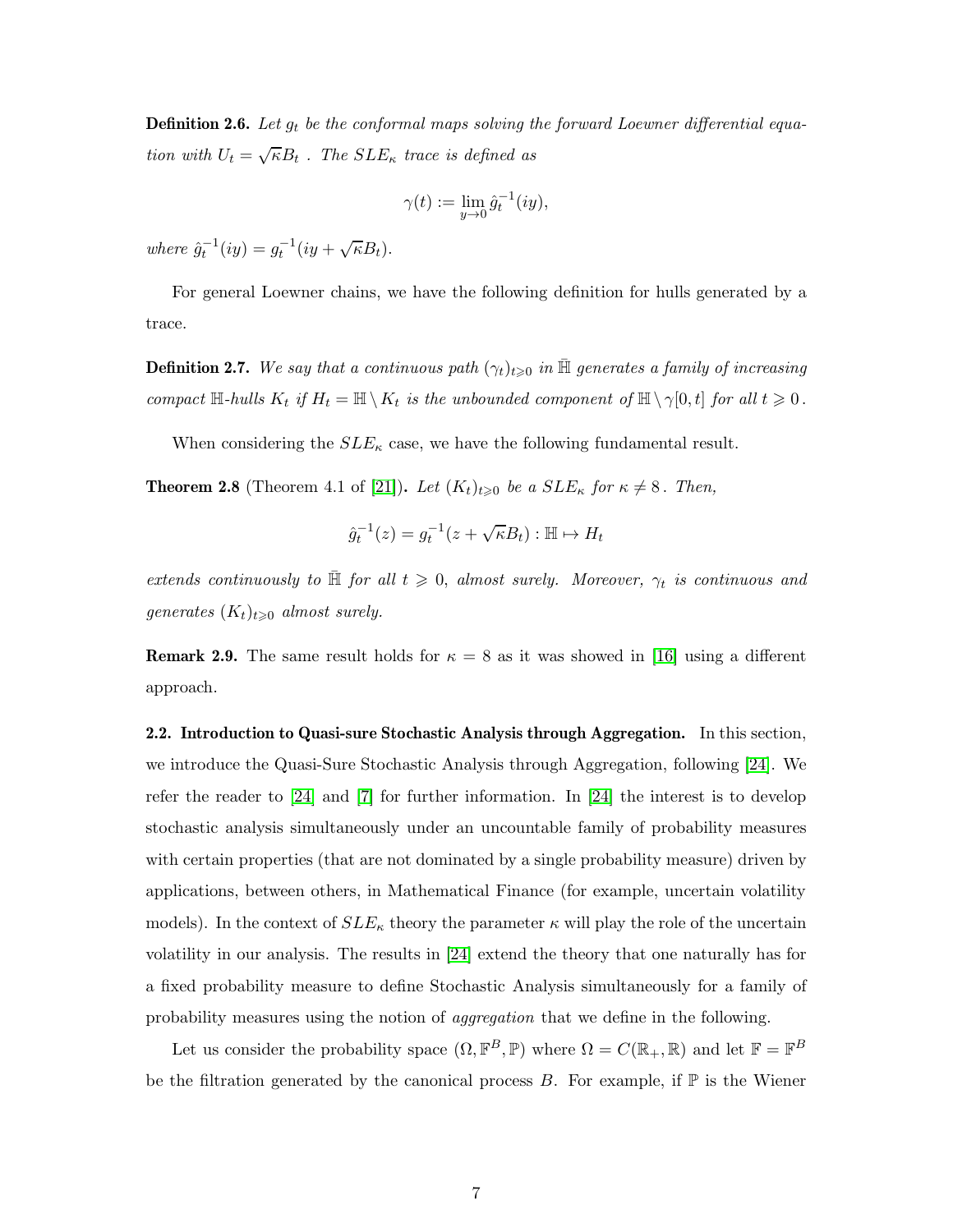measure then the canonical process is a standard Brownian motion. Throughout our analysis we will consider a family of probability measures on this space indexed by a parameter, that will change the law of the canonical process under each of them. We recall from [\[24\]](#page-29-1) that a probability measure  $\mathbb P$  is a local martingale measure if the canonical process B is a local martingale under  $\mathbb{P}$ . It is proved in [\[11\]](#page-27-7) that there exists a progresively measurable process denoted as  $\int_0^t B_s dB_s$  which coincides with the Itô integral  $\mathbb P$  -a.s. for all local martingale measures P. In particular, this provides a pathwise definition of

$$
\langle B \rangle_t := B_t^2 - 2 \int_0^t B_s dB_s
$$

and

$$
\hat{a}_t := \limsup_{\varepsilon \to 0} \frac{1}{\varepsilon} [\langle B \rangle_t - \langle B \rangle_{t-\varepsilon}].
$$

We first introduce as in [\[24\]](#page-29-1) the following notions.

**Definition 2.10.** Let  $\bar{\mathcal{P}}_W$  is the set of all local martingale measures  $\mathbb{P}$  such that  $\mathbb{P}\text{-}a.s.$   $\langle B \rangle_t$ is absolutely continuous in t and  $\hat{a}$  takes values in  $\mathbb{R}_+$ .

Let us fix  $\mathcal{P} \subset \bar{\mathcal{P}}_W$ , an arbitrary subset. We further introduce the notion of *capacity* that we will use throughout our analysis in the next sections.

**Definition 2.11** (Definition of capacity). For each  $f \in C_b(\Sigma)$ - the set of bounded continuous functions on  $\Sigma$ , we put

$$
cap(f) = \sup\{||f||_{L^2(\Sigma, P)} : \mathbb{P} \in \mathcal{P}\}.
$$

For a measurable set A, we define  $cap(A) = cap(I_A)$ .

Capacities naturally have applications in the theory of Risk Measures, see [\[1\]](#page-27-8), [\[8\]](#page-27-9).

Next, we introduce the notion of polar set.

**Definition 2.12.** We say that a property holds  $P$ -quasi-surely if it holds  $\mathbb{P}$ -a.s. for all the probability measures  $\mathbb{P} \in \mathcal{P}$ . We call a set A polar if  $cap(A) = 0$ , i.e. if  $\mathbb{P}(A) = 0$ , for all  $\mathbb{P} \in \mathcal{P}$ .

Let us denote  $\mathcal{N}_{\mathcal{P}} := \cap_{\mathbb{P}\in\mathcal{P}}\mathcal{N}^{\mathbb{P}}(\mathcal{F}_{\infty})$ , where  $\mathcal{N}^{\mathbb{P}}$  is the collection of all  $\mathbb{P}\text{-nullsets}$  in  $\mathcal{F}_{\infty}$ . We use the following universal filtration  $\mathfrak{F}^{\mathcal{P}}$  for the mutually singular measures  $\{\mathbb{P}, \mathbb{P} \in \mathcal{P}\}.$ 

$$
\mathfrak{F}^{\mathcal{P}}:=\{\mathcal{F}^{\mathcal{P}}_t\}_{t\geqslant 0}
$$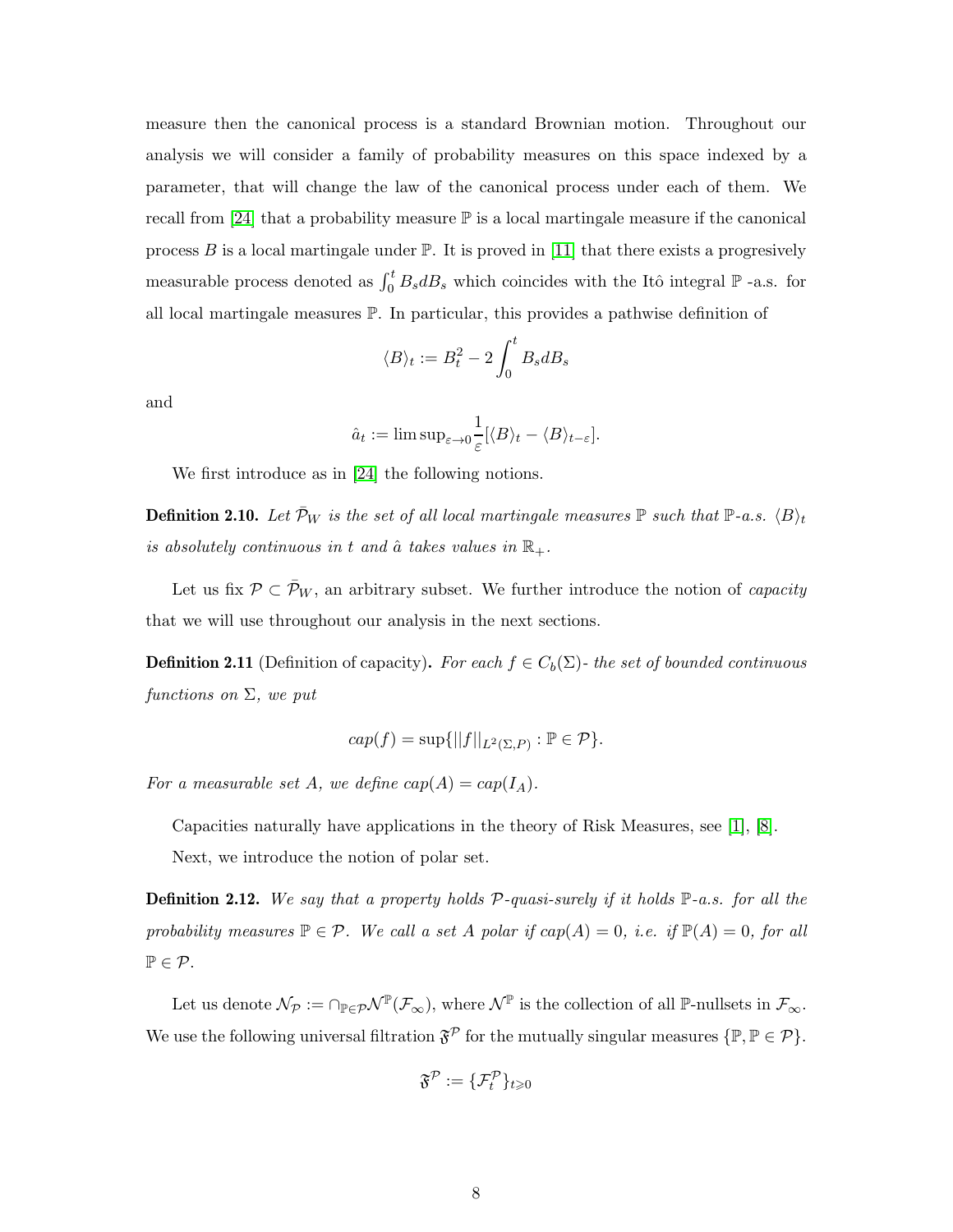where

$$
\mathcal{F}_t^{\mathcal{P}}:=\cap_{\mathbb{P}\in\mathcal{P}}\left(\mathcal{F}_t^{\mathbb{P}}\vee\mathcal{N}_{\mathcal{P}}\right)\,.
$$

The next definition introduces the notion of *aggregator* that is fundamental in our analysis as it will allow us to describe objects in  $SLE_{\kappa}$  theory simultaneously, for all the values  $\kappa \in \mathcal{K} \cap \mathbb{R}_+ \setminus ([0,\varepsilon) \cup \{8\}),$  for any  $\varepsilon > 0$ , with  $\mathcal{K} \subset \mathbb{R}_+$  a nontrivial compact interval.

<span id="page-8-1"></span>**Definition 2.13.** Let  $\mathcal{P} \subset \bar{\mathcal{P}}_W$ . Let  $\{X^{\mathbb{P}}, \mathbb{P} \in \mathcal{P}\}$  be a family of  $\mathfrak{F}^{\mathcal{P}}$  progressively measurable processes. An  $\mathfrak{F}^{\mathcal{P}}$  progressively measurable process X is called a  $\mathcal{P}$ -aggregator of the family  $\{X^{\mathbb{P}}, \mathbb{P} \in \mathcal{P}\}, \text{ if } X = X^{\mathbb{P}} , \mathbb{P}\text{-}a.s. \text{ for every } \mathbb{P} \in \mathcal{P}.$ 

In order to assure the existence of a unique aggregator, one should have checked a consistency condition as well a separability assumption, that we discuss in the next section. In [\[7\]](#page-27-6) the Black-Scholes model with uncertain volatility, i.e. with a volatility  $\sigma \in [\sigma_m, \sigma_M]$ , for constants  $\sigma_m$  and  $\sigma_M$ , as a fundamental motivating example for the study of the quasisure stochastic analysis through aggregation.

2.3. The universal Brownian motion. In this section, we introduce the notion of Universal Brownian motion as in [\[24\]](#page-29-1), that is an example of an aggregator.

We first introduce the required tools to define this notion. We refer the reader to [\[24\]](#page-29-1) for more details. Let

$$
\bar{\mathcal{A}} := \{a : \mathbb{R}_+ \to \mathbb{R}_+ | \mathbb{F} - \text{progressively measurable and} \int_0^t |a_s| ds < +\infty, \forall t \geq 0\}.
$$
  
For a given  $\mathbb{P} \in \bar{\mathcal{P}}_W$ , let

$$
\bar{\mathcal{A}}_W(\mathbb{P}):=\{a\in\bar{\mathcal{A}}:a=\hat{a},\mathbb{P}-a.s.\}
$$

Recall that  $\hat{a}$  is the density of the quadratic variation of  $\langle B \rangle$  (where B is the canonical process under the Wiener measure on path space) and is defined point-wise. We define

$$
\bar{\mathcal{A}}_W:=\cup_{\mathbb{P}\in\bar{\mathcal{P}}_W}\bar{\mathcal{A}}_W(\mathbb{P})
$$

In order to construct a measure with a given quadratic variation  $a \in \bar{\mathcal{A}}$  as in [\[24\]](#page-29-1), we consider the weak solutions of the following stochastic differential equation

<span id="page-8-0"></span>
$$
dX_t = a_t^{1/2}(X)dB_t, \quad \mathbb{P}_0\text{-a.s.}
$$
 (2.4)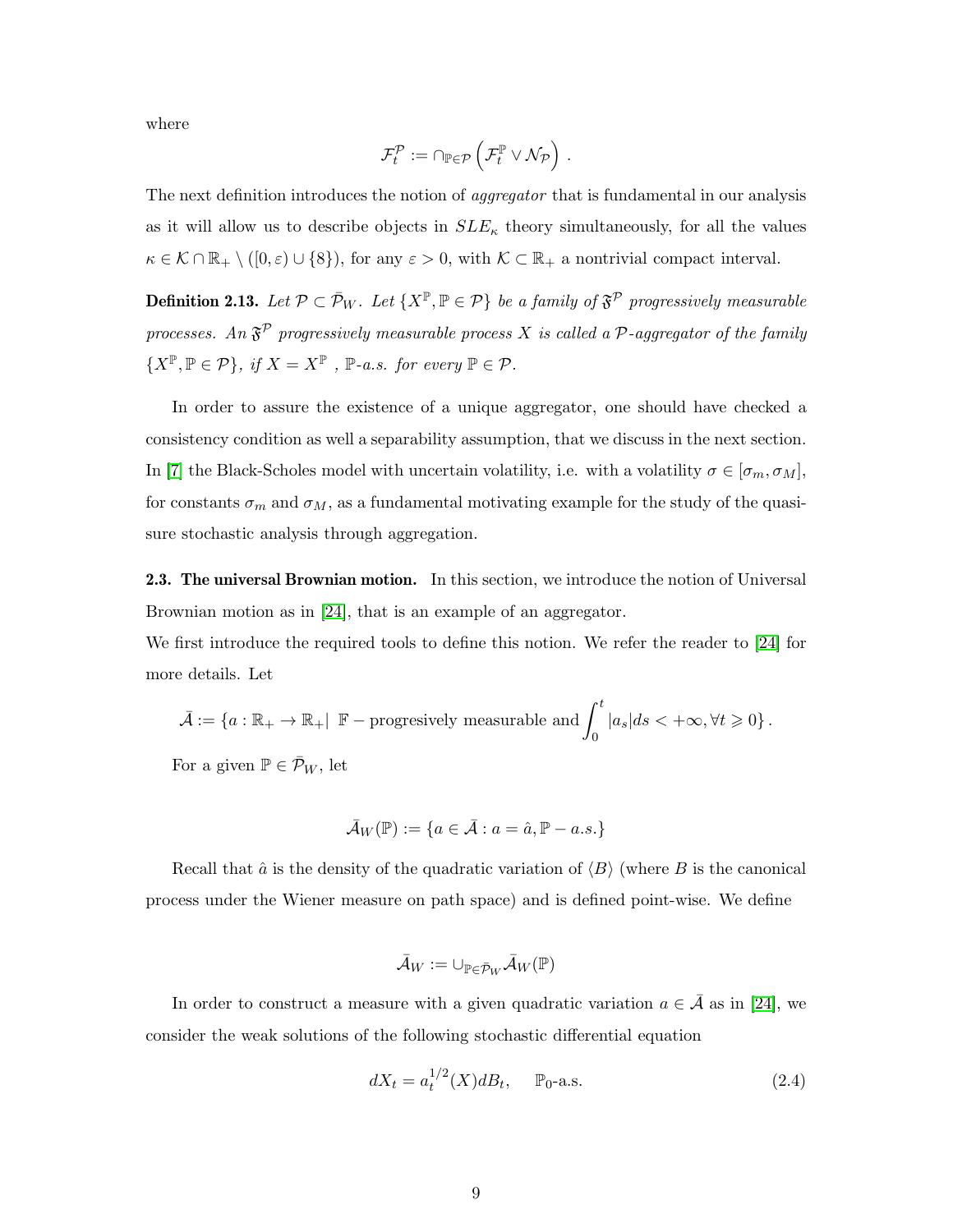Furthermore, if the equation [\(2.4\)](#page-8-0) has weak uniqueness, let  $\mathbb{P}_a \in \overline{\mathcal{P}}_W$  be the unique solution of [\(2.4\)](#page-8-0) with initial condition  $\mathbb{P}_a(B_0 = 0) = 1$ , and we define

 $\mathcal{A}_W := \{a \in \bar{A}_W : (2.4)$  $\mathcal{A}_W := \{a \in \bar{A}_W : (2.4)$  has weak uniqueness}

$$
\mathcal{P}_W:=\{\mathbb{P}_a, a\in\mathcal{A}_W\}
$$

Let us fix a subset  $A \subset A_W$ . We further denote

$$
\mathcal{P} = \{\mathbb{P}_a, a \in \mathcal{A}\}.
$$

We note that in the previous section, we discussed the case when  $P$  is an arbitrary subset of the set of measures, that in the context of this section takes a concrete form.

Let us define for any  $a, b \in \mathcal{A}$ , the disagreement time

$$
\theta^{a,b} := \inf\{t \geq 0 : \int_0^t a_s ds \neq \int_0^t b_s ds\}.
$$

**Definition 2.14.** A subset  $A_0 \subset A_W$  is called a generating class of diffusion coefficients if

- ►  $\mathcal{A}_0$  satisfies the concatenation property  $a\mathbf{1}_{[0,t)} + b\mathbf{1}_{[t,\infty)} \in \mathcal{A}_0$ , for  $a, b \in \mathcal{A}_0, t \geq 0$ .
- A<sub>0</sub> has constant disagreement times: for all  $a, b \in A_0$ ,  $\theta^{a,b}$  is constant.

**Definition 2.15** (Separability assumption). Let  $\mathcal{T}$  be the set of all  $\mathbb{F}$ -stopping times taking values in  $\mathbb{R}_+ \cup \{\infty\}$ . We say A is a separable class of diffusion coefficients generated by  $\mathcal{A}_0$ if  $A_0 \subset A_W$  is generated by a class of diffusion coefficients and A consists of all processes a of the form

$$
a = \sum_{0}^{\infty} \sum_{i=1}^{\infty} a_i^n \mathbf{1}_{E_i^n} \mathbf{1}_{[\tau_n, \tau_{n+1})}
$$

where  $(a_i^n)_{i,n} \subset \mathcal{A}_0$ ,  $(\tau_n)_n \subset \mathcal{T}$  is non-decreasing with  $\tau_0 = 0$ .

- $\triangleright$  We have that  $\inf\{n : \tau_n = \infty\} < \infty$  and  $\tau_n < \tau_{n+1}$  whenever  $\tau_n < \infty$  and each  $\tau_n$ takes at most countably many values.
- For each  $n \{E_i^n, i \geq 1\} \subset \mathcal{F}_{\tau_n}$  forms a partition of  $\Omega$ .

A fundamental result that is proved in [\[24\]](#page-29-1) is the following theorem that assures that if the conditions of separability and consistency are satisfied, then one has a unique aggregator.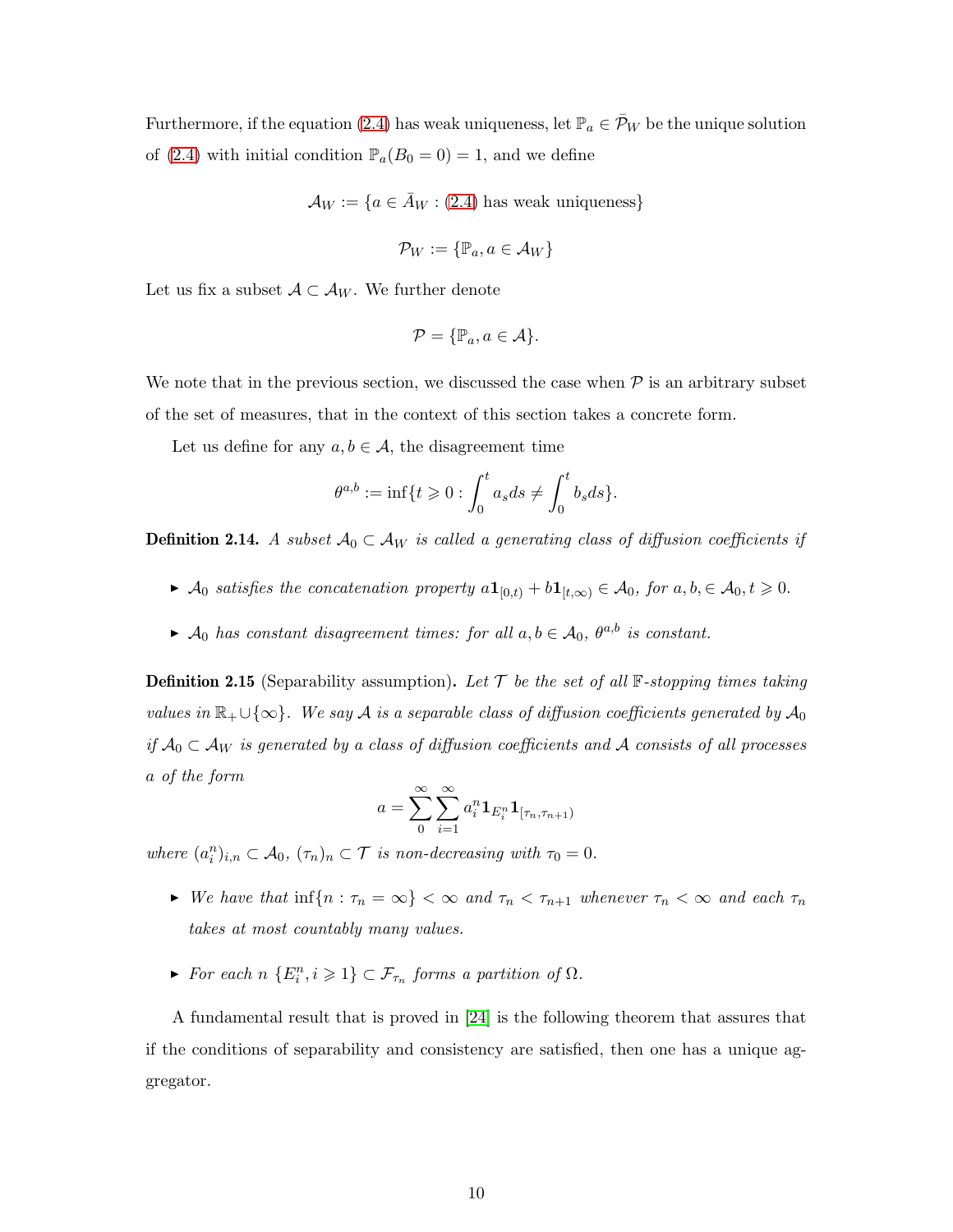**Theorem 2.16** (Theorem 5.1 of [\[24\]](#page-29-1)). For A a separable class of diffusion coefficients generated by  $A_0$ , let  $\{X^a, a \in \mathcal{A}\}$  be a family of  $\mathfrak{F}^{\mathcal{P}}$ -progressively measurable processes. Then there exists a unique  $(P-q.s.)$   $\mathcal{P}$ -aggregator X if and only if  $\{X^a, a \in \mathcal{A}\}$  satisfies the consistency condition  $X^a = X^b$ ,  $\mathbb{P}^a$  almost surely on  $[0, \theta^{a,b})$  for any  $a \in A_0$  and  $b \in A$ .

As an application of this result, one can construct an aggregator for the Brownian motion. For this, let us consider a standard Brownian motion  $B_t$  (the canonical process under the Wiener measures  $\mathbb{P}_0$  as in [\[24\]](#page-29-1)). For any  $\mathbb{P}_a \in \mathcal{P}_W$  and  $a \in \bar{\mathcal{A}}_W(\mathbb{P})$  by Lévy's characterization, we obtain that the following Itô stochastic integral under  $\mathbb{P}_a$  is a  $\mathbb{P}_a$ -Brownian motion

$$
W_t^{\mathbb{P}_a}:=\int_0^t a_s^{-1/2}dB_s
$$

For A satisfying the consistency condition, the family  $\{W^{\mathbb{P}_a}, a \in \mathcal{A}\}\$ admits a unique P-aggregator  $W_t$  (see [\[24\]](#page-29-1)). The aggregator is the following stochastic integral

$$
W_t^{\mathcal{P}} = \int_0^t a_s^{-1/2} dB_s
$$

that is defined quasi-surely, i.e. simultaneously for all the measures  $\mathbb{P}_a \in \mathcal{P}$  satisfying the conditions. The construction of such an object is done in Corollary 5.5 in [\[24\]](#page-29-1). Since  $W_t^p$ is a  $\mathbb{P}_a$  Brownian motion for every  $a \in \mathcal{A}$ , we call  $W_t^{\mathcal{P}_-}$  a universal Brownian motion.

When studying  $SLE_{\kappa}$  theory, the natural process to be considered is  $\sqrt{\kappa}B_t$  with  $B_t$  a standard Brownian Motion. Thus, we will work with  $a_s^{1/2} dW_t^{\mathbb{P}_a}$ , i.e.  $a_s = \kappa$ . Since in [\[24\]](#page-29-1), the process  $W_t^{\mathbb{P}_a}$  is defined for all a, and is a  $\mathbb{P}_a$ -standard BM, we will just modify its quadratic variation by constants. Thus, in our analysis, for any  $\varepsilon > 0$ , we consider the family of measures

<span id="page-10-0"></span>
$$
\mathcal{P}_{\kappa} := \{ \mathbb{P}_{\kappa} : \kappa \in \mathcal{K} \cap \mathbb{R}_{+} \setminus ([0, \varepsilon) \cup \{8\}) \} \tag{2.5}
$$

obtained as the measures P, i.e. as weak solutions to the equation [\(2.4\)](#page-8-0) with  $a_s = \kappa$  with  $\kappa$  in a compact non-trivial interval. We use the notation  $W_t^{\nu_{\kappa}}$  to refer to the universal Brownian motion under the family of measures  $\mathcal{P}_{\kappa}$ . We use the notation  $W_t^{\mathbb{P}_{\kappa}}$  to refer to the  $\mathbb{P}_{\kappa}$  -BM under the measure  $\mathbb{P}_{\kappa}$ .

In [\[7\]](#page-27-6), it is studied the Black-Scholes model with uncertain volatility, i.e. with a volatility  $\sigma \in [\sigma_m, \sigma_M]$  for  $\sigma_m$  and  $\sigma_M$  some constants. Then, the  $\sqrt{\kappa} W_t^{\mathbb{P}_{\kappa}}$  is a closely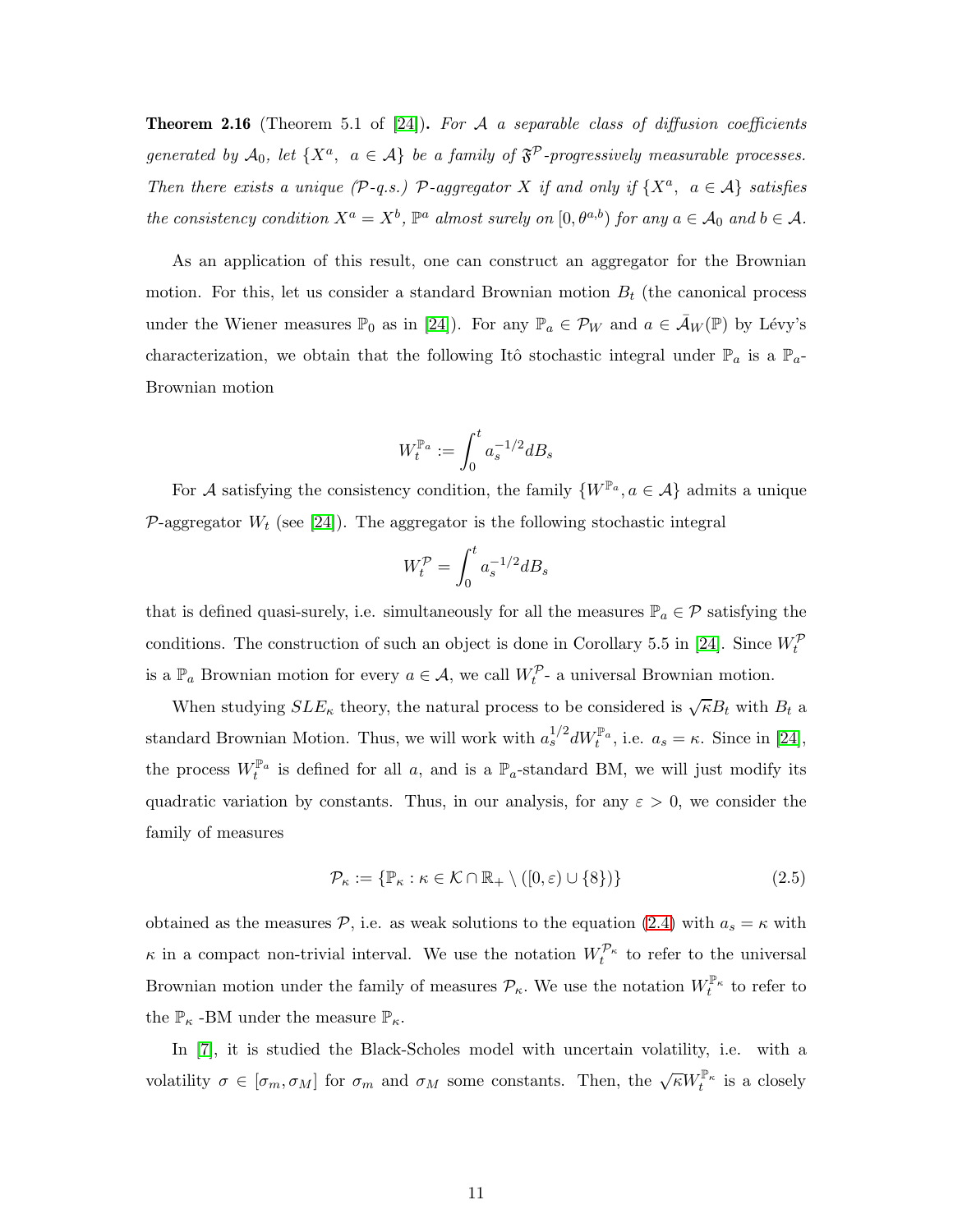related process that one can define quasi-surely when varying the parameter  $\kappa$  in a certain interval (see also Example 4.5 in [\[24\]](#page-29-1)).

A fundamental result that we use is the aggregate solution to stochastic differential equations. In the paper, they show how to solve a stochastic differential equation simultaneously under all the measures  $\mathbb{P} \in \mathcal{P}$ . Specifically, they prove the following result:

<span id="page-11-0"></span>**Proposition 2.17** (Proposition 6.10 of [\[24\]](#page-29-1)). Let T be the set of all  $\mathbb{F}$ -stopping times taking values in  $\mathbb{R}_+ \cup \{\infty\}$ . Let A satisfy the consistency assumption. Assume that for every  $\mathbb{P} \in \mathcal{P}$  and  $\tau \in \mathcal{T}$ , the equation

$$
X_t = X_0 + \int_0^t b(X_s)ds + \int_0^t \sigma_s(X_s)dB_s,
$$

has a unique  $\mathbb{F}^{\mathbb{P}}$  progressively measurable strong solution on the interval  $[0, \tau]$ . Then there exists  $P$ -q.s. aggregated solution (see Def. [2.13\)](#page-8-1) to the equation above, i.e.

$$
X_t = X_0 + \int_0^t b(X_s)ds + \int_0^t \sigma_s(X_s)dB_s, \quad t \geq 0
$$

has solution simultaneuously under all prrobability measures  $\mathbb{P}_{\kappa}$ .

In the next section, we use this result for the stochastic differential equation corresponding to  $\tilde{K}_s$  that is used in the construction of the  $SLE_{\kappa}$  trace.

## 3 Heuristics of the quasi-sure construction of the  $SLE_{\kappa}$  traces

Following the parametrization in [Chapter 7, [\[15\]](#page-28-2)] we set  $\hat{g}_t(z) := \frac{g_t(\sqrt{\kappa}z)}{\sqrt{\kappa}}$  for the maps  $g_t(z)$  satisfying the forward Loewner differential equation. Thus, the maps  $\hat{g}_t(z)$  satisfy the differential equation  $\partial_t \hat{g}_t(z) = \frac{2/\kappa}{\hat{g}_t(z)-B_t}$ . We work with this paramatrization of the dynamics in order to keep the exposition of the method in line with the approach from [Chapter 7. [\[15\]](#page-28-2)]. This formulation is equivalent with the one in which the parameter  $\kappa$  is kept in  $\sqrt{\kappa}B_t$ . To be precise, the Proposition [2.17](#page-11-0) applies for the process  $\sqrt{\kappa}B_t$  and then we reparametrize. We avoid doing the details and work directly with this parametrization in order to keep the exposure neat.

The main idea is to consider the construction of the aggregated solution to SDE as in Proposition [2.17](#page-11-0) and applied to the SDE corresponding to the process  $\tilde{K}_s$ . Furthermore,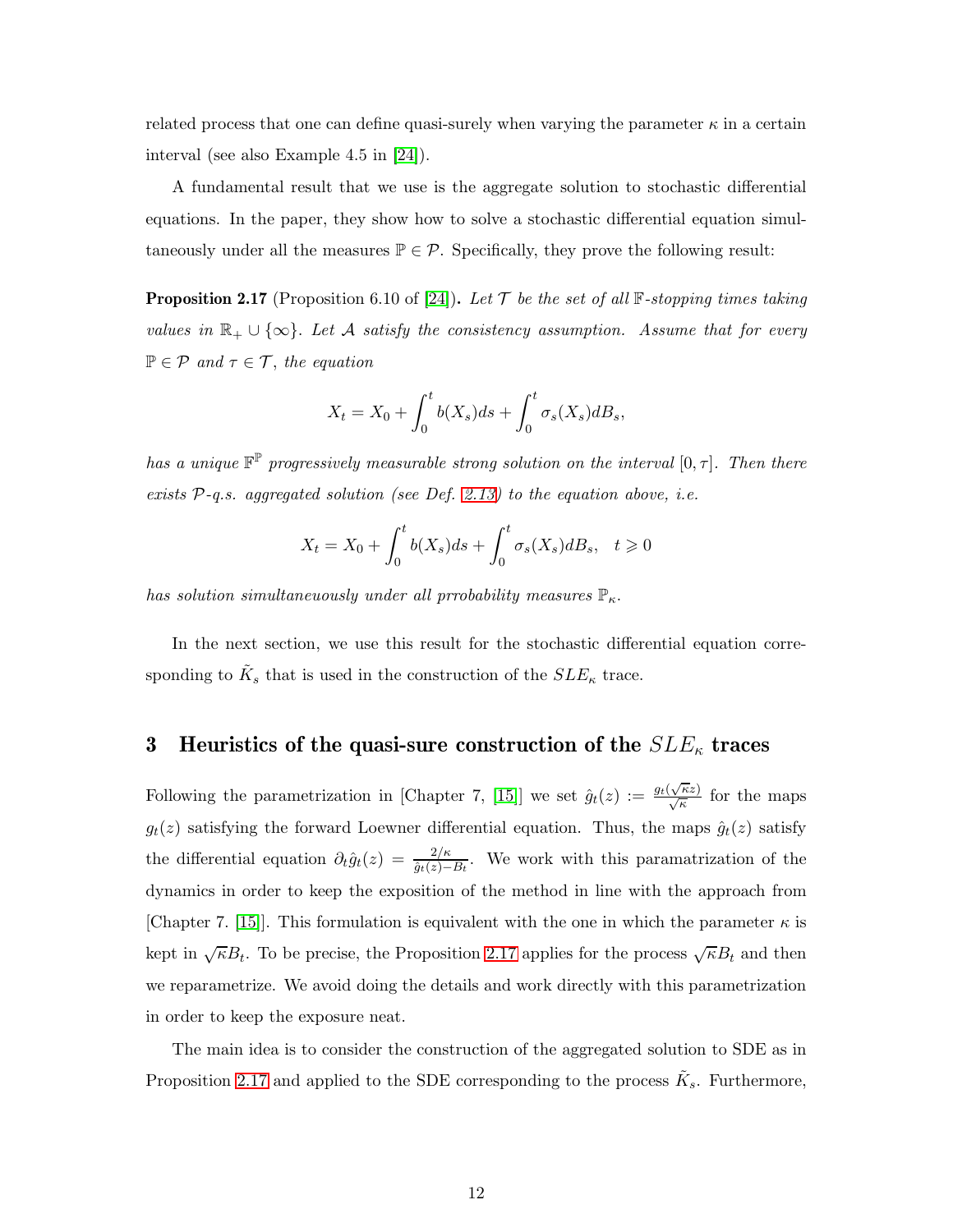we express the derivative of the map  $\tilde{h}_t(z_0)$  using the aggregated solution of an SDE and use the lemmas in [\[16\]](#page-28-10) to obtain the quasi-sure existence of the  $SLE_{\kappa}$  trace.

We have

$$
|\tilde{h}'_t(z_0)| = e^{-\frac{2}{\kappa}t} \exp\left(\frac{4}{\kappa} \int_0^t \frac{\tilde{K}_s^2 + 1}{\tilde{K}_s^2 - 1} ds\right) = e^{\frac{2}{\kappa}t} \exp\left(\frac{4}{\kappa} \int_0^t \tilde{N}_s ds\right),
$$

where

$$
d\tilde{N}_s = (1 - \tilde{N}_s)[-4(\frac{2}{\kappa} + 1)\tilde{N}_s + 1]ds + 2\sqrt{\tilde{N}_s}(1 - \tilde{N}_s)d\tilde{B}_s.
$$

The SDE for  $\tilde{K}_t$  is

$$
d\tilde{K}_t = \frac{4}{\kappa}\tilde{K}_t dt + \sqrt{1 + \tilde{K}_t^2} d\tilde{B}_t,
$$

where  $\tilde{B}_t$  is a standard Brownian motion.

Checking the conditions of Yamada-Watanabe Theorem for the SDE  $\tilde{K}_t$  (see [\[19\]](#page-28-11)), we obtain that this stochastic differential equation has a unique strong solution.

Once we have a unique notion of strong solution for the SDE for  $K_t$ , P-a.s., we can construct an aggregated solution for this SDE using Proposition [2.17](#page-11-0) and then express

$$
|\tilde{h}'_t(z_0)| = e^{-2t/\kappa} \exp\left(\frac{4}{\kappa} \int_0^t \frac{\tilde{K}_s^2 + 1}{\tilde{K}_s^2 - 1} ds\right).
$$

Using the aggregated solution for the SDE  $\tilde{K}_t$  we construct simultaneously the  $SLE_{\kappa}$ trace for all parameters  $\kappa \in \mathcal{K} \cap \mathbb{R}_+ \setminus ([0,\varepsilon) \cup \{8\})$ , for any  $\varepsilon > 0$ , where K is a nontrivial compact interval of  $\mathbb{R}_+$  by relating the aggregated solution for  $\tilde{K}_t$  with the derivative of the backward  $SLE$  map  $h_t(z)$ . Then, having the quantitative estimate simultaneously for all the probability measures  $\mathbb{P}_{\kappa}$  in  $\mathcal{P}_{\kappa}$  will allow us to construct the  $SLE_{\kappa}$  traces quasi-surely.

## 4 The a.s. existence of the  $SLE_{\kappa}$  trace for fixed  $\kappa \in \mathbb{R}_+ \setminus \{8\}$

For the convenience of the reader, we recall the a.s. construction of the  $SLE_{\kappa}$  trace for any fixed  $\kappa \neq 8$  from [\[21\]](#page-28-9). The elements used in the proof of the existence of the  $SLE_{\kappa}$ trace for fixed  $\kappa$ , a.s., are listed in the following. For more details, we refer the reader to [\[21\]](#page-28-9) and [\[15\]](#page-28-2).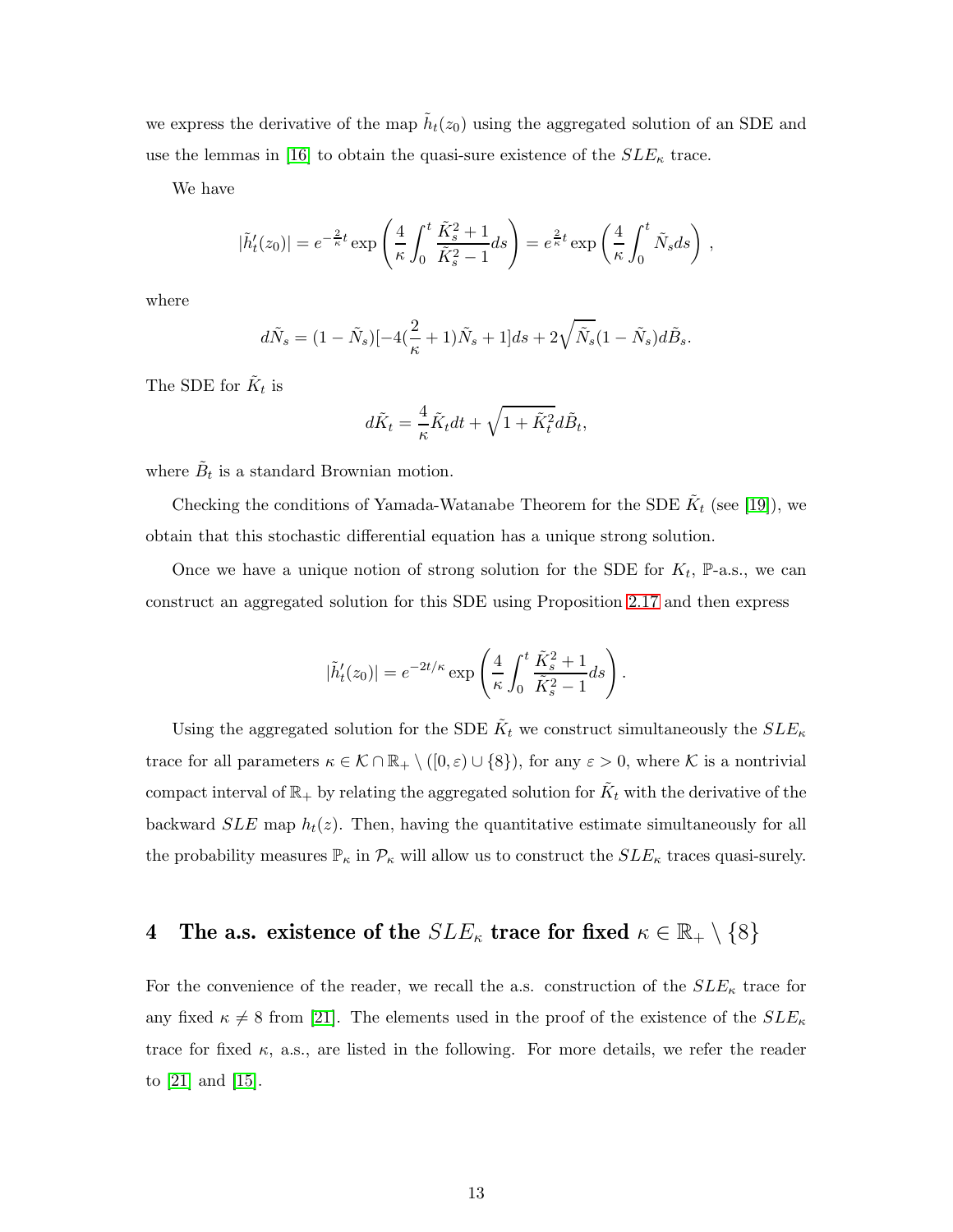4.1. Estimates for the mean of the derivative for a fixed  $\kappa$ . Considering the real and the imaginary part of the backward SLE, we have that

$$
dX_t = \frac{-2X_t}{X_t^2 + Y_t^2}dt - \sqrt{\kappa}dB_t, \quad dY_t = \frac{2Y_t}{X_t^2 + Y_t^2}dt,
$$
\n(4.1)

We consider the time change  $\sigma(t) = X_t^2 + Y_t^2$ ,  $t = \int_0^{\sigma(t)}$  $\frac{ds}{X_s^2 + Y_s^2}$ . With the new time, we define the random variables  $\tilde{Z}_t = Z_{\sigma(t)}$ ,  $\tilde{X}_t = X_{\sigma(t)}$ , and  $\tilde{Y}_t = Y_{\sigma(t)}$ .

The first elements of the proof of the existence of the  $SLE_{\kappa}$  trace are the following proposition and the corollary of it.

<span id="page-13-0"></span>**Proposition 4.1** (Proposition 7.2 in [\[16\]](#page-28-10)). Let r, b such that

$$
r^2 - \left(\frac{4}{\kappa} + 1\right)r + \frac{2}{\kappa}b = 0,
$$

then

$$
M_t := \tilde{Y}_t^{b - (r\kappa/2)}(|\tilde{Z}_t|/\tilde{Y}_t)^{2r} |h_t'(z_0)|^b,
$$

is a martingale. Moreover,

$$
\mathbb{P}(|\tilde{h}'_t(z_0)| \geq \lambda) \leq \lambda^{-b} (|z_0|/y_0)^{2r} e^{t(r-2b/\kappa)}.
$$

<span id="page-13-1"></span>**Corollary 4.2** (Corollary 7.3 in [\[16\]](#page-28-10)). For every  $0 \le r \le \frac{4}{\kappa} + 1$ , there is a finite  $c = c(\kappa, r)$ such that for all  $0 \leq t \leq 1, 0 \leq y_0 \leq 1, e \leq \lambda \leq y_0^{-1}$ , we have that

$$
\mathbb{P}(|h_t'(z_0)| \geq \lambda) \leq \lambda^{-b} (|z_0|/y_0)^{2r} \delta(y_0, \lambda) ,
$$

where  $b = \frac{[(\frac{4}{\kappa}+1)r-r^2]\kappa}{2} \geqslant 0$  and

$$
\delta(y_0, \lambda) = \begin{cases} \lambda^{(r\kappa/2)-b}, & \text{if } r < \frac{2b}{\kappa}, \\ -\log(\lambda y_0), & \text{if } r = \frac{2b}{\kappa}, \\ y_0^{b - (r\kappa/2)}, & \text{if } r > \frac{2b}{\kappa}. \end{cases}
$$

### 4.2. Existence of the trace for fixed  $\kappa$ .

**Proposition 4.3** (Proposition 4.33 in [\[16\]](#page-28-10)). Suppose that  $g_t$  is a Loewner chain with driving function  $U_t$  and assume that there exist a sequence of positive numbers  $r_j \rightarrow 0$  and a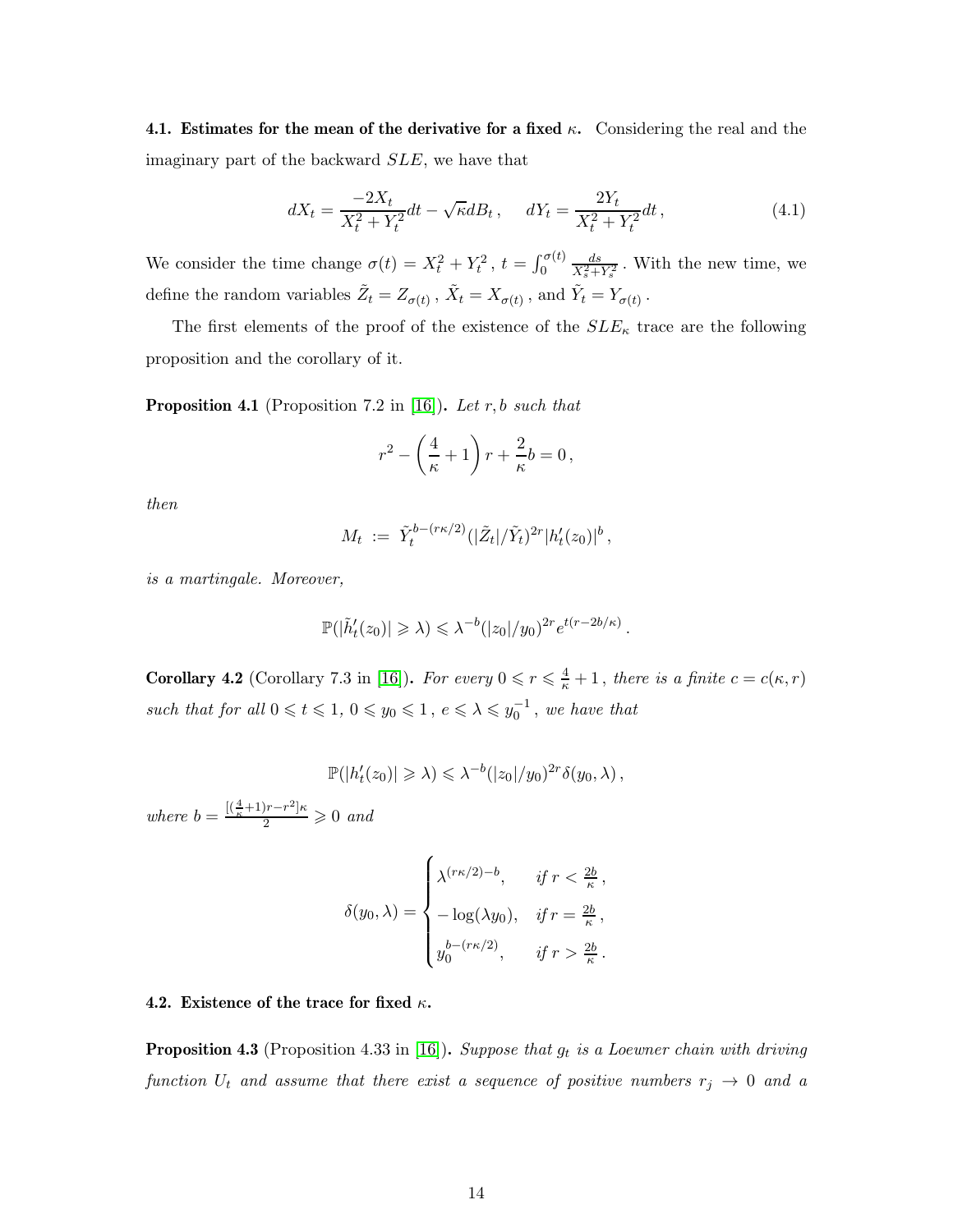constant c such that

$$
|\hat{f}'_{k2^{-2j}}(2^{-j}i)| \leq 2^{j}r_j, k = 0, 1, ..., 2^{2j} - 1,
$$
  

$$
|U_{t+s} - U_t| \leq c\sqrt{j}2^{-j}, 0 \leq t \leq 1, 0 \leq s \leq 2^{-2j}.
$$

and

$$
\lim_{j \to \infty} \sqrt{j} / \log r_j = 0.
$$

Then  $V(y,t) := \hat{f}_t(iy)$  is continuous on  $[0,1] \times [0,1]$ .

Combining the previous results, one obtains Theorem [2.8](#page-6-0) that we repeat for convenience.

**Theorem 4.4** (Theorem 4.1 of [\[21\]](#page-28-9)). Let  $(K_t)_{t\geqslant 0}$  be a  $SLE_{\kappa}$  for  $\kappa \neq 8$ . Then,  $\hat{g}_t^{-1}(z)$  =  $g_t^{-1}(z+\sqrt{\kappa}B_t): \mathbb{H} \mapsto H_t$  extends continuously to  $\bar{\mathbb{H}}$  for all  $t \geq 0$ , almost surely. Moreover,  $\gamma_t$  is continuous and generates  $(K_t)_{t\geqslant 0}$  almost surely.

# 5 Quasi-sure existence of the  $SLE_{\kappa}$  trace -defining the  $SLE_{\kappa}$  trace simultaneously for all  $\kappa \in \mathcal{K} \cap \mathbb{R}_+ \setminus ([0,\varepsilon) \cup \{8\})$

In this section, we construct the  $SLE_{\kappa}$  quasi-surely, i.e. we construct the  $SLE_{\kappa}$  traces simultaneously for the family of measures  $\mathbb{P}_{\kappa}$ , for  $\kappa \in \mathcal{K} \cap \mathbb{R}_+ \setminus ([0,\varepsilon) \cup \{8\})$ . We obtain in this manner an *aggregator* of the SLE traces.

5.1. Estimates on the moments of the derivatives for many  $\kappa$  using aggregation of solutions of a SDE. We consider the family of measures  $P<sub>\kappa</sub>$  as in [\(2.5\)](#page-10-0) and the aggregator of the Brownian motion under this family of measures  $W_t^{\rho_{\kappa}}$  described in the previous section. In order to define the  $SLE_{\kappa}$  traces simultaneously for the family of measures  $\mathcal{P}_{\kappa}$  we study the Loewner differential equation driven by a simple modification of the aggregator  $W_t^{\mathcal{P}_\kappa}$ . Specifically, we consider  $\sqrt{\kappa}W_t^{\mathbb{P}_\kappa}$  as a driver for the backward Loewner differential equation, for all the measures  $\mathbb{P}_{\kappa}$ , with  $\kappa \in \mathcal{K} \cap \mathbb{R}_+ \setminus ([0,\varepsilon) \cup \{8\})$ , for any  $\varepsilon > 0$ . One can think about this also as the forward Loewner differential equation driven by the canonical process under the family of measures  $\mathcal{P}_{\kappa}$ .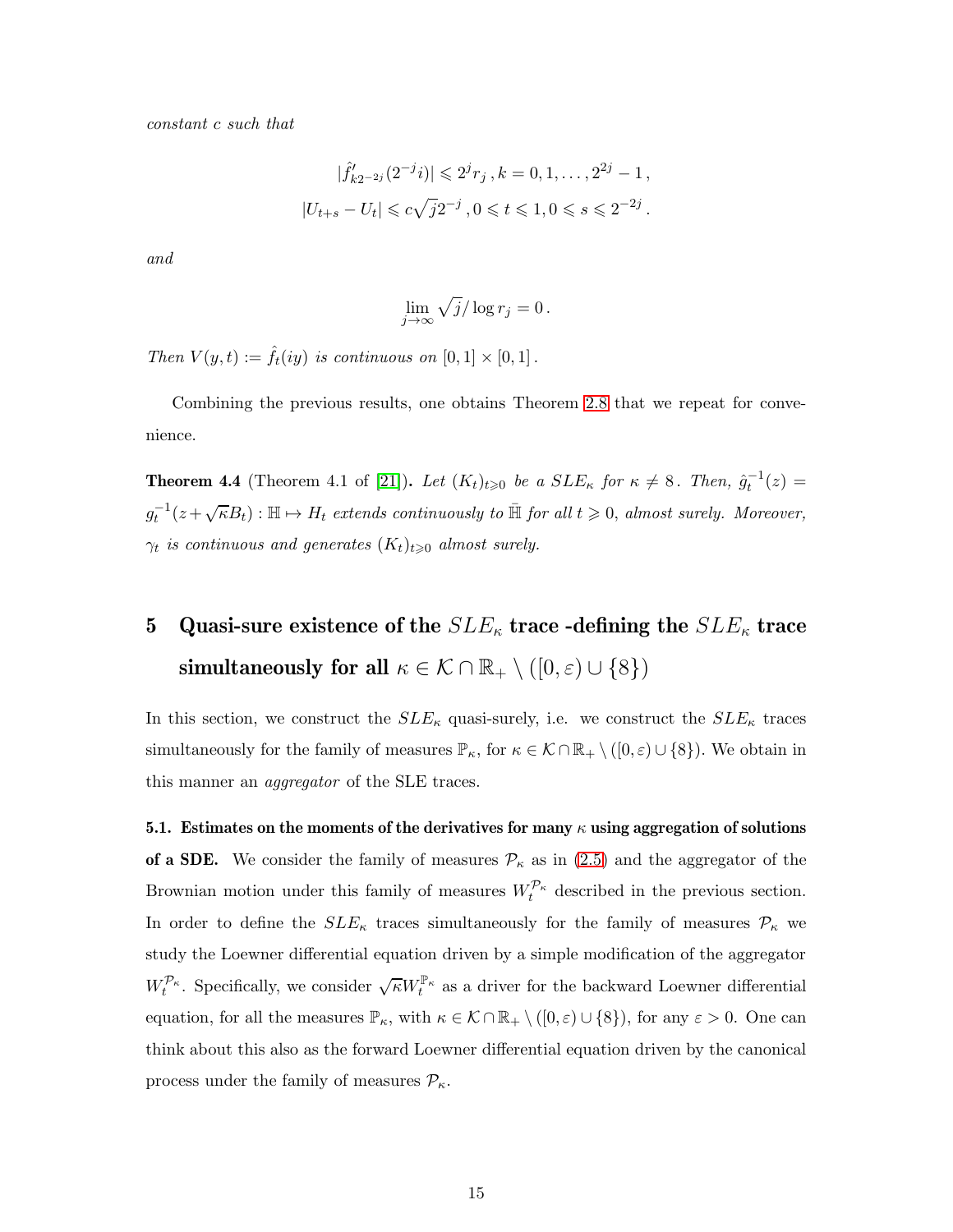Investigating the real and the imaginary part of the backward SLE, we have that under each  $\mathbb{P}_{\kappa} \in \mathcal{P}_{\kappa}$ , we have that

$$
dX_t = \frac{-2X_t}{X_t^2 + Y_t^2} dt - \sqrt{\kappa} dW_t^{\mathbb{P}_\kappa}, \quad dY_t = \frac{2Y_t}{X_t^2 + Y_t^2} dt,
$$
\n(5.1)

We recall from the heuristics that we follow the parametrization in [Chapter 7, [\[15\]](#page-28-2)] and we set  $\hat{g}_t(z) := \frac{g_t(\sqrt{\kappa}z)}{\sqrt{\kappa}}$  for the maps  $g_t(z)$  satisfying the forward Loewner differential equation. Thus, the maps  $\hat{g}_t(z)$  satisfy the differential equation  $\partial_t \hat{g}_t(z) = \frac{2/\kappa}{\hat{g}_t(z) - B_t}$ . We recall also that this choice is for the convenience of the analysis and does not change the aggregation result. We consider the time change  $\sigma(t) = X_t^2 + Y_t^2$ ,  $t = \int_0^{\sigma(t)}$  $\frac{ds}{X_s^2+Y_s^2}$ . With the new time, we define the random variables  $\tilde{Z}_t = Z_{\sigma(t)}$  ,  $\tilde{X}_t = X_{\sigma(t)}$  , and  $\tilde{Y}_t = Y_{\sigma(t)}$  . Furthermore, let us consider  $\sqrt{\kappa} \tilde{W}_t^{\mathbb{P}_{\kappa}} := \frac{\sqrt{\kappa}dW_t^{\mathbb{P}_{\kappa}}}{\sqrt{X_t^2 + Y_t^2}}$ . Using the Lévy's characterization of Brownian motion (for every  $\mathbb{P}_{\kappa}$ ) we deduce that the random time changed Brownian motion is also a Brownian motion (in the random time defined above) for all  $\mathbb{P}_{\kappa}$ .

Using Yamada-Watanabe Theorem (see [\[19\]](#page-28-11)), the following SDE for  $\tilde{W}_t$  being a standard Brownian motion has a unique strong solution

$$
d\tilde{K}_t = \frac{4}{\kappa} \tilde{K}_t dt + \sqrt{1 + \tilde{K}_t^2} d\tilde{W}_t.
$$

Next, we use Proposition [2.17](#page-11-0) in order to obtain the aggregated solution of the SDE for  $\tilde{K}_t$ :

$$
d\tilde{K}_t = \frac{4}{\kappa} \tilde{K}_t dt + \sqrt{1 + \tilde{K}_t^2} d\tilde{W}_t^{\mathcal{P}_\kappa},
$$

where  $\tilde{W}^{\mathcal{P}_{\kappa}}_t$  is the aggregator of the Brownian motion for the family of measures  $\mathbb{P}_{\kappa}$ . Specifically, for any measure  $\mathbb{P}_{\kappa}$  we have

<span id="page-15-1"></span>
$$
d\tilde{K}_t = \frac{4}{\kappa} \tilde{K}_t dt + \sqrt{1 + \tilde{K}_t^2} d\tilde{W}_t^{\mathbb{P}_{\kappa}},
$$
\n(5.2)

where  $\tilde{W}^{\mathbb{P}_{\kappa}}_t$  is a standard  $\mathbb{P}_{\kappa}$ -Brownian motion.

In order to prove similar estimates that were obtained in the previous section for fixed  $\kappa$  simultaneously for all  $\kappa$ , we use the aggregated solution and relate it with the derivative of the map, via

<span id="page-15-0"></span>
$$
|\tilde{h}'_t(z_0)| = e^{-\frac{2t}{\kappa}} \exp\left(\frac{4}{\kappa} \int_0^t \frac{\tilde{K}_s^2 + 1}{\tilde{K}_s^2 - 1} ds\right).
$$
 (5.3)

Using the aggregated solution, we obtain a version of Proposition [5.1](#page-15-0) using the family of measures  $\mathbb{P}_{\kappa}$ . In this manner we can construct the trace by obtaining an estimate for the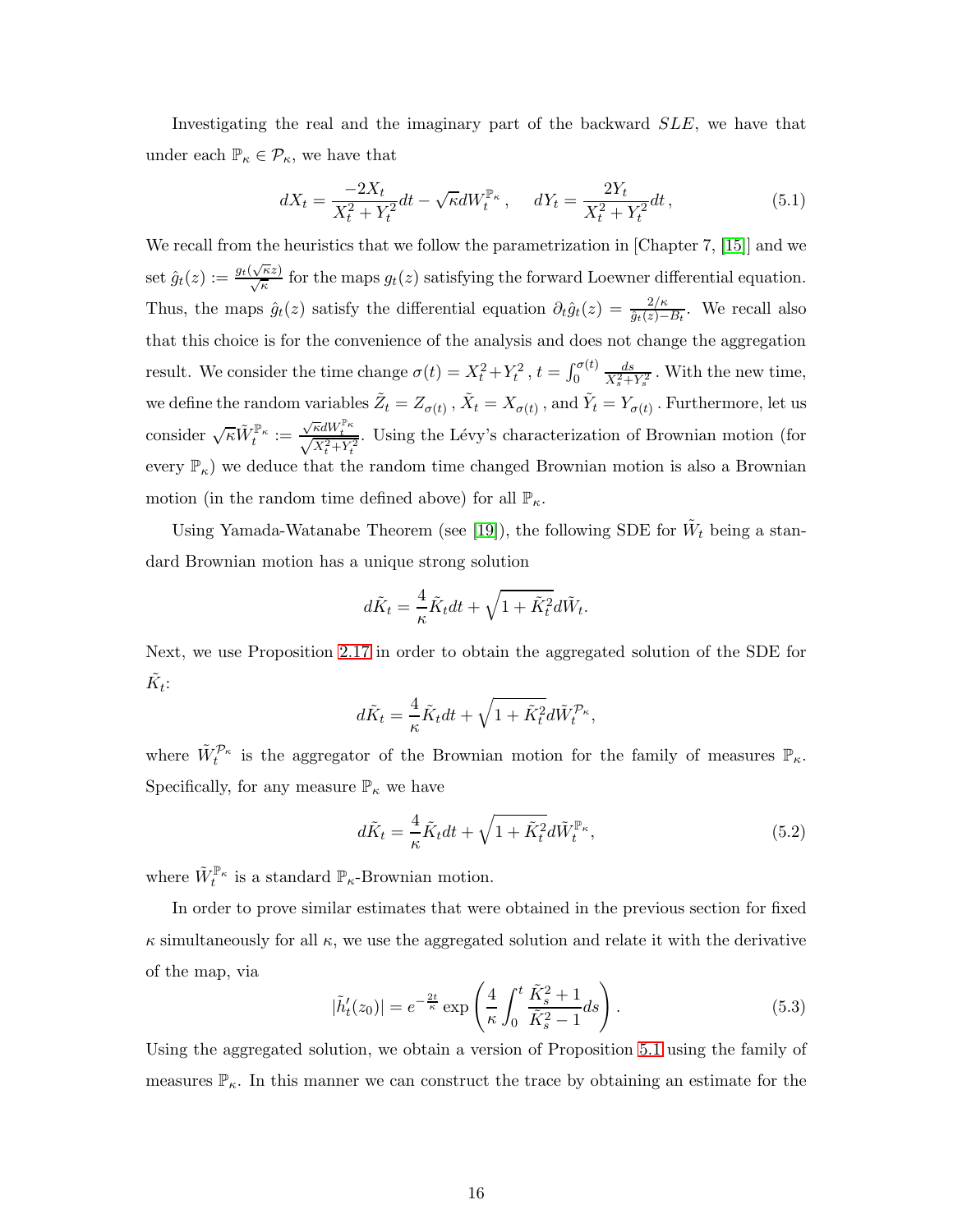derivative of the conformal maps  $h_t(z)$  similar to the one in Proposition simultaneously for all  $\kappa \in \mathcal{K} \cap \mathbb{R}_+ \setminus ([0,\varepsilon) \cup \{8\})$  using the aggregated solution. In this manner we obtain the q.s. existence of SLE traces simultaneously for all  $\kappa \in \mathcal{K} \cap \mathbb{R}_+ \setminus ([0,\varepsilon) \cup \{8\})$ , for any  $\varepsilon > 0$ .

First, we prove a version of Proposition [4.1](#page-13-0) for the family of measures  $\mathbb{P}_{\kappa} \in \mathcal{P}_{\kappa}$ .

**Proposition 5.1.** Let  $r, b$  such that

$$
r^2 - \left(\frac{4}{\kappa} + 1\right)r + \frac{2b}{\kappa} = 0,
$$

then

$$
M_t := \tilde{Y}_t^{b - (\frac{2r}{\kappa})} (|\tilde{Z}_t| / \tilde{Y}_t)^{2r} |h_t'(z_0)|^b,
$$

is a martingale under any measure  $\mathbb{P}_{\kappa} \in \mathcal{P}_{\kappa}$  as in [\(2.5\)](#page-10-0). Moreover, for any measure  $\mathbb{P}_{\kappa}$ , we have

$$
\mathbb{P}_{\kappa}(|\tilde{h}'_t(z_0)| \geqslant \lambda) \leqslant \lambda^{-b} (|z_0|/y_0)^{2r} e^{t(r-\frac{2b}{\kappa})}.
$$

*Proof.* By applying the chain rule for the function  $L_t = \log h'_t(z_0)$ , we obtain that  $L_t =$  $-\int_0^t$  $2/\kappa$  $\frac{2/\kappa}{Z_s^2}ds$ , and in particular,  $|\tilde{h}'_t(z_0)| = \exp\left(\frac{2}{\kappa}\right)$  $\frac{2}{\kappa} \int_0^t$  $\frac{\tilde{Y}_{s}^{2} - \tilde{X}_{s}^{2}}{\tilde{X}_{s}^{2} + \tilde{Y}_{s}^{2}} ds$ . Moreover, for fixed  $\kappa$  we have  $\tilde{K}_t = \frac{\tilde{X}_t^2}{\tilde{Y}_t^2}$  and  $\tilde{N}_t = \frac{\tilde{K}_t}{1 + \tilde{K}_t}$  $\frac{K_t}{1+\tilde{K}_t}$ . Then, for fixed  $\kappa$ , we obtain that

$$
|\tilde{h}'_t(z_0)| = e^{-\frac{2t}{\kappa}} \exp\left(\frac{4}{\kappa} \int_0^t \tilde{N}_s ds\right).
$$

Next, we use the aggregated solution for  $\tilde{K}_t$  and we obtain via  $\tilde{N}_t = \frac{\tilde{K}_t}{1+\tilde{K}_t}$  $\frac{K_t}{1+\tilde{K}_t}$  an aggregator for  $\tilde{N}_t$  as well. Next, we prove similar estimates as one obtains for fixed  $\kappa$ , using the aggregated solution  $\tilde{N}_s$ .

In the  $\sigma(t)$  time parametrization, we have that  $d\tilde{Y}_t = -\frac{2}{\kappa} \tilde{Y}_t dt$ , so in this time parametrization  $\tilde{Y}_t$  grows deterministically  $\tilde{Y}_t = \tilde{Y}_0 e^{\frac{2}{\kappa}t}$ . At this moment, we can rephrase the formula for  $M_t$  as

$$
M_t = y_0^{b - \left(\frac{\kappa r}{2}\right)} e^{-rt} (1 - \tilde{N}_t)^{-r} \exp\left(\frac{4b}{\kappa} \int_0^t \tilde{N}_s ds\right).
$$

and by applying Itô formula, we obtain that

$$
dM_t = 2r\sqrt{\tilde{N}_t}M_t d\tilde{W}_t^{\mathbb{P}_{\kappa}},
$$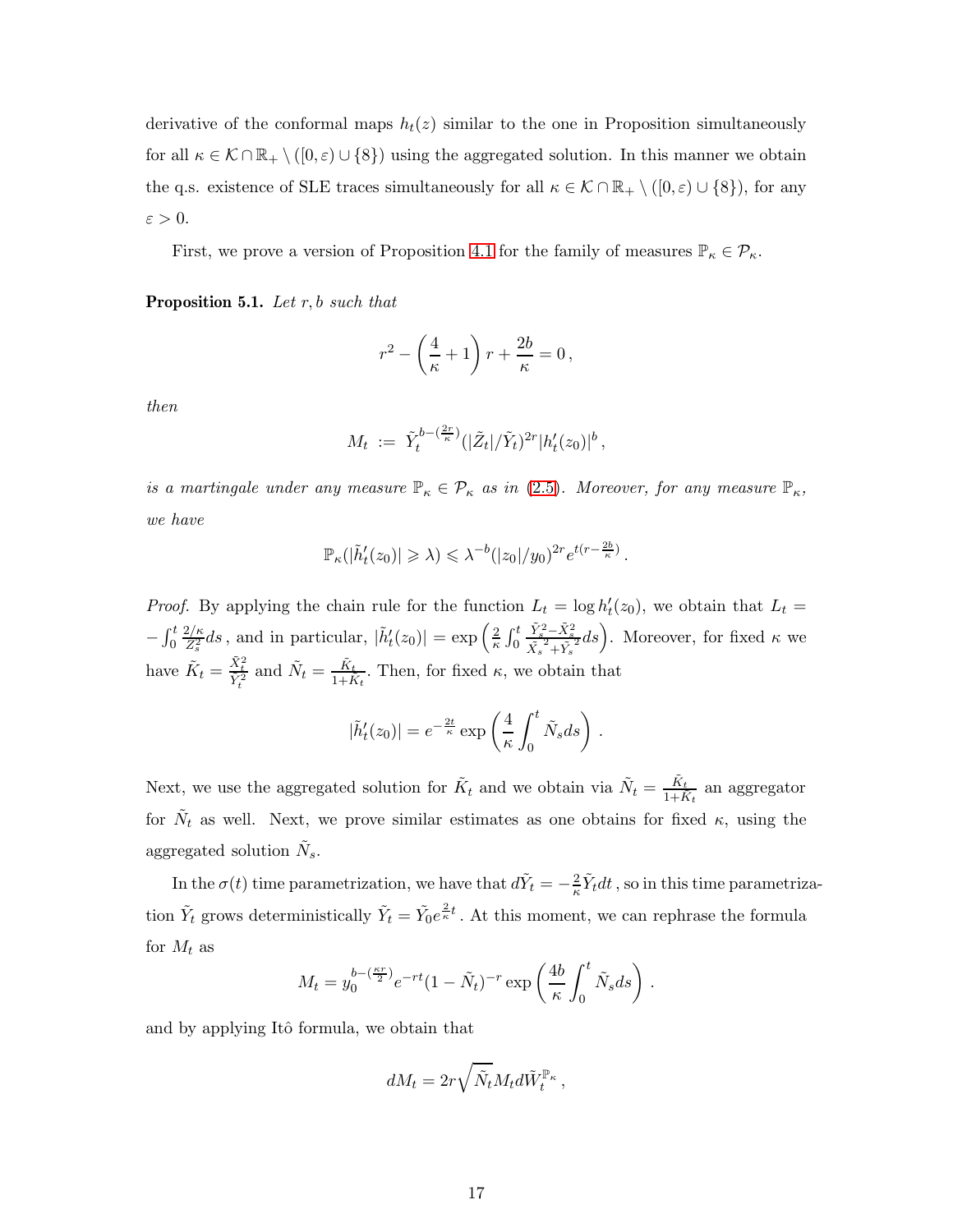where  $d\tilde{W}^{\mathbb{P}_{\kappa}}_t = \int_0^{\sigma(t)} \frac{1}{\sqrt{X^2}}$  $\frac{1}{X_t^2 + Y_t^2} dW_t^{\mathbb{P}_{\kappa}}$  is the Brownian motion that we obtain in the time reparametrization. This shows that  $M_t$  is a martingale, hence

$$
\mathbb{E}_{\kappa}[M_t] = \mathbb{E}_{\kappa}[M_0] = y_0^{b - (r\kappa/2)} (|z_0|/y_0)^{2r}.
$$

Note that since for  $r \geq 0$ ,  $(|\tilde{Z}_t|/\tilde{Y}_t)^{2r} \geq 1$ , then by Markov inequality, we have that

$$
\mathbb{P}_{\kappa}(|\tilde{h}'_t(z_0)| \geq \lambda) \leq \lambda^{-b} (|z_0|/y_0)^{2r} e^{t(r-\frac{2b}{\kappa})}
$$

.

 $\Box$ 

Moreover, we obtain a version of the Corollary [4.2](#page-13-1) under the family of measures  $\mathbb{P}_{\kappa}$ .

<span id="page-17-0"></span>**Corollary 5.2.** For every  $0 \leq r \leq \frac{4}{\kappa} + 1$ , there is a finite  $c = c(\kappa, r)$  such that for all  $0 \leq t \leq 1, 0 \leq y_0 \leq 1, e \leq \lambda \leq y_0^{-1}$ , for any  $\mathbb{P}_{\kappa} \in \mathcal{P}_{\kappa}$  as in [\(2.5\)](#page-10-0), we have that

$$
\mathbb{P}_{\kappa}(|h'_t(z_0)| \geq \lambda) \leq \lambda^{-b} (|z_0|/y_0)^{2r} \delta(y_0,\lambda),
$$

where  $b = \frac{[(\frac{4}{\kappa}+1)r-r^2]\kappa}{2} \geq 0$  and

$$
\delta(y_0, \lambda) = \begin{cases}\n\lambda^{(r\kappa/2)-b}, & \text{if } r < \frac{2b}{\kappa}, \\
-\log(\lambda y_0), & \text{if } r = \frac{2b}{\kappa}, \\
y_0^{b - (r\kappa/2)}, & \text{if } r > \frac{2b}{\kappa}.\n\end{cases}
$$

*Proof.* From  $dY_t = \frac{2Y_t}{X_t^2 + Y_t^2} dt$ , we obtain that  $dY_t \leq \frac{2/\kappa}{Y_t}$  $\frac{\partial f}{\partial Y_t} dt$ , and hence we obtain in the following that  $Y_t \leqslant \sqrt{\frac{4}{\kappa}}$  $\frac{4}{\kappa}t + y_0^2 \leqslant \sqrt{\frac{4}{\kappa} + 1}$ . In the last inequality, we used that  $t \leqslant 1$  and  $y_0 \leq 1$ . Using the exponential growth of  $Y_t$  in this time reparametrization, we obtain that  $\tilde{Y}_t = \sqrt{\frac{4}{\kappa} + 1}$  at time  $T =$  $\frac{\log \sqrt{\frac{4}{\kappa}+1}-\log y_0}{2/\kappa}$ .

Therefore,

$$
\mathbb{P}_{\kappa}(|h'_t(z_0)| \geq \lambda) \leq \mathbb{P}_{\kappa}(\sup_{0 \leq s \leq T} |\tilde{h}'_s(z_0)| \geq \lambda).
$$

Using that  $|\tilde{h}'_t(z_0)| = e^{-\frac{2t}{\kappa}} \exp\left(\frac{4}{\kappa}\right)$  $\frac{4}{\kappa} \int_0^t \tilde{N}_s ds$  we obtain that  $|\tilde{h}'_{t+s}(z_0)| \leqslant e^{2s/\kappa} |\tilde{h}'_t(z_0)|$ . So by addition of the probabilities, we have that

$$
\mathbb{P}_{\kappa}(\sup_{0\leqslant t\leqslant T}|\tilde{h}'_t(z_0)|\geqslant e^{2/\kappa}\lambda)\leqslant \sum_{j=0}^{[T]}\mathbb{P}_{\kappa}(|\tilde{h}'_j(z_0)|\geqslant\lambda)\,.
$$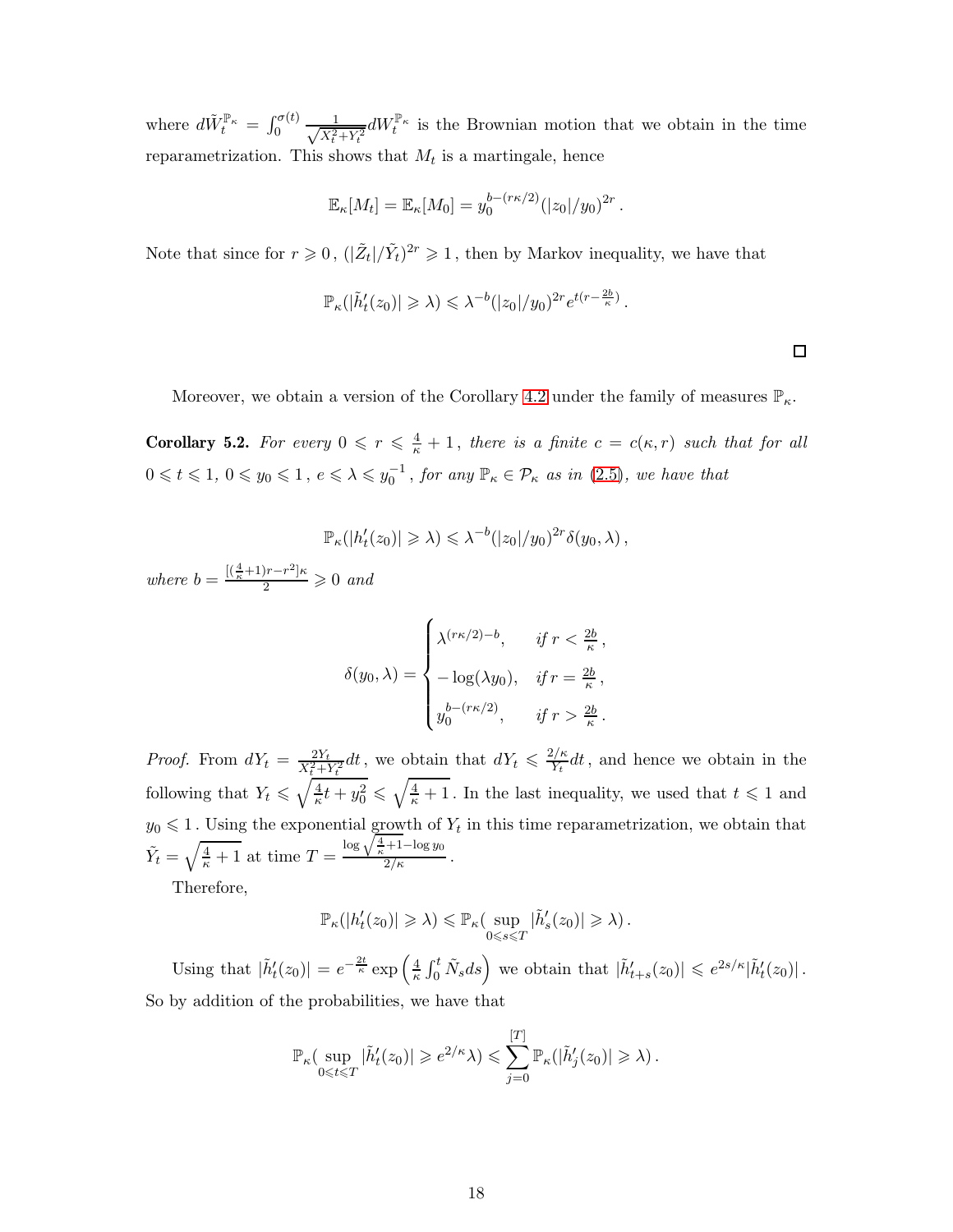Using the Schwarz-Pick Theorem for the upper half-plane we obtain that  $|\tilde{h}_t(z_0)| \leq$  $\text{Im}\tilde{h}'_t(z_0)/y_0 = e^{2t/\kappa}$ . This gives a lower bound for the t that we are summing over and we obtain that via the Proposition [5.1](#page-15-0) that

$$
\mathbb{P}_{\kappa}(\sup_{0 \leq t \leq T} |\tilde{h}'_t(z_0)| \geq e^{2/\kappa} \lambda) \leq \sum_{(\kappa/2) \log \lambda \leq j \leq T} \mathbb{P}_{\kappa}(|\tilde{h}'_j(z_0)| \geq \lambda)
$$
  

$$
\leq \lambda^{-b} (|z_0|/y_0)^{2r} \sum_{(\kappa/2) \log \lambda \leq j \leq T} e^{j(r-ab)}
$$
  

$$
\leq c \lambda^{-b} (|z_0|/y_0)^{2r} \delta(y_0, \lambda).
$$

In order to prove the result, we need the following Lemma, that we recall from the introduction for the convenience of the reader.

 $\Box$ 

<span id="page-18-0"></span>**Lemma 5.3** (Lemma 5.5 of [\[13\]](#page-28-8)). Let  $h_t(z)$  be the solution to the backward Loewner differential equation with driving function  $\sqrt{\kappa}B_t$  and let  $f_t(z)$  be the solution of the partial differential equation version of the Loewner differential equation with the same driver. Then, for any  $t \in \mathbb{R}_+$ , the function  $z \to f_t(z + \sqrt{\kappa}B_t) - \sqrt{\kappa}B_t$  and  $z \to h_t(z)$  have the same distribution.

We note that the previous lemma is also true when one changes the measures  $\mathbb{P}_{\kappa}$ , for  $\kappa \in \mathcal{K} \cap \mathbb{R}_+ \setminus ([0,\varepsilon) \cup \{8\})$ , for any  $\varepsilon > 0$ . We combine the previous results, to obtain the quasi-sure existence of the  $SLE_{\kappa}$  trace.

**Theorem 5.4.** Let  $\varepsilon > 0$ . Let  $\mathcal{K} \subset \mathbb{R}_+$  be a nontrivial compact interval and let us consider the family of probability measures  $\mathcal{P}_{\kappa}$  as in [\(2.5\)](#page-10-0). Then, for  $\kappa \in \mathcal{K} \cap \mathbb{R}_+ \setminus ([0,\varepsilon) \cup \{8\})$  the chordal  $SLE_{\kappa}$  is quasi surely (i.e  $\mathbb{P}_{\kappa}$ -a.s. for all  $\kappa \in \mathcal{K} \cap \mathbb{R}_{+} \setminus ([0,\varepsilon) \cup \{8\})$ ) generated by a path .

*Proof.* Using the scaling of the  $SLE_{\kappa}$ , it suffices to prove the Theorem only for  $t \in [0,1]$ . In order to prove the existence of the trace for fixed  $\kappa$  a.s., according to the analysis presented in the previous section from [\[15\]](#page-28-2) (see also [\[21\]](#page-28-9)) one needs to obtain a.s. the estimates

$$
|f'_{k2^{-2j}}(i2^{-j})| \leq \tilde{C}(\kappa,\omega)2^{j-\varepsilon_1}, j=1,2,\ldots,k=0,1,\ldots,2^{2j},
$$
  

$$
\sqrt{\kappa}|W_t - W_s| \leq c_1(\kappa,\omega)\sqrt{\kappa}|t-s|^{1/2}|\log\sqrt{|t-s|}|\quad 0 \leq t \leq 1.
$$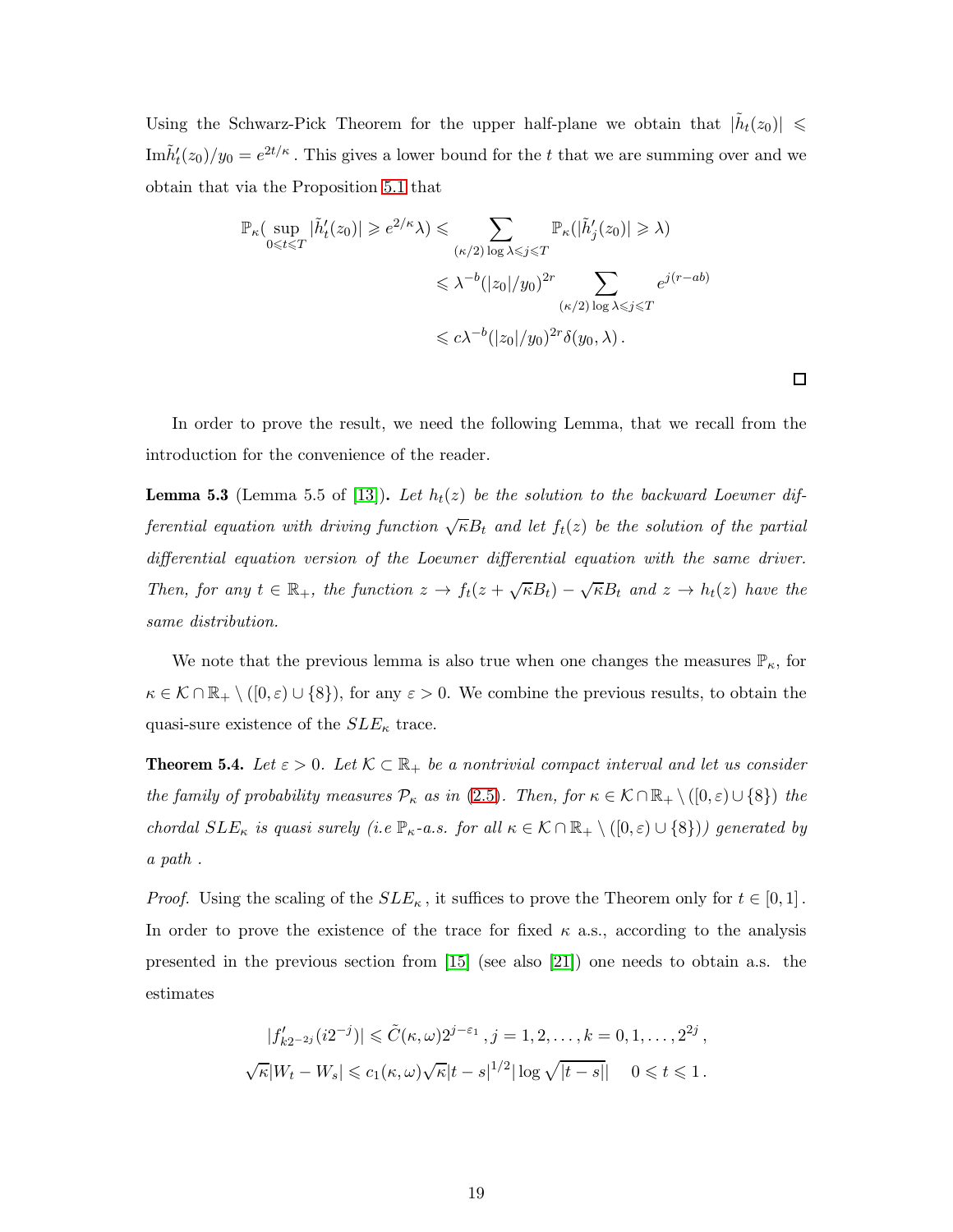In order to adapt the proof for fixed  $\kappa$  of the existence of the  $SLE_{\kappa}$  traces from the previous section in the Quasi-Sure Analysis through Aggregation setting, it suffices to show that q.s. there exists an  $\varepsilon_1 > 0$  and a random constant C (that depends on the worst  $\kappa$  in the sense of convergence of the probabilities series in the Borel-Cantelli argument, see below) such that

$$
|f'_{k2^{-2j}}(i2^{-j})| \leq C2^{j-\varepsilon_1}, j = 1, 2, ..., k = 0, 1, ..., 2^{2j},
$$
  

$$
\sqrt{\kappa}|W_t^{\mathbb{P}_{\kappa}} - W_s^{\mathbb{P}_{\kappa}}| \leq c_1 \sqrt{\kappa}|t - s|^{1/2} |\log \sqrt{|t - s|} | \quad 0 \leq t \leq 1.
$$

The second inequality holds  $\mathbb{P}_{\kappa}$ -a.s. for every measure  $\mathbb{P}_{\kappa} \in \mathcal{P}_{\kappa}$  as in [\(2.5\)](#page-10-0) and is a consequence of the modulus of continuity for the Brownian motion. For the first inequality, we use the aggregated solution of the SDE as in [\(5.2\)](#page-15-1) and the relation [\(5.3\)](#page-15-0) the previous section and we consider  $r = \frac{2}{\kappa} + \frac{1}{4} < \frac{4}{\kappa} + 1$  and  $b = \frac{(1 + \frac{4}{\kappa})r - r^2}{2/\kappa} = \frac{2}{\kappa} + 1 + \frac{3}{32/\kappa}$ , according to the Corollary [5.2](#page-17-0). Thus, we are in the regime  $r < \frac{2b}{\kappa}$ , so by Corollary 5.2 we have the following  $\kappa$  dependent bound

<span id="page-19-0"></span>
$$
\mathbb{P}_{\kappa}(|h'_t(i2^{-j})| \geq 2^{j-\varepsilon_1}) \leqslant c2^{-j(2b-(2r/\kappa))(1-\varepsilon_1)}\tag{5.4}
$$

In order to obtain the estimate for the family of functions  $f_t(z)$ , we use for each measure  $\mathbb{P}_{\kappa}$  the Lemma [5.3.](#page-18-0)

We repeat the optimization procedure for each  $\kappa \in \mathcal{K} \cap \mathbb{R}_+ \setminus ([0,\varepsilon) \cup \{8\})$  and obtain a control for c in  $\kappa$  in the estimate [\(5.4\)](#page-19-0). We present parts of the analysis in the following. For more details on how to optimize over the parameters r and b for fixed  $\kappa$  we refer the reader to the proof of the existence of the trace in [\[13\]](#page-28-8). Following the analysis from Section 5.5 of [\[13\]](#page-28-8), the parameter b is expressed in terms of r for fixed  $\kappa$ . In this setting, we have  $b(r) = \frac{\kappa((1+4/\kappa)r - r^2)}{2}$  $\frac{2}{2}$ . Then, one studies the quantity  $\alpha(r) = 2b(r) - \frac{r\kappa}{2}$  $\frac{\pi}{2}$  that is maximized by  $r_0 = \frac{1}{4} + \frac{2}{\kappa}$ . Thus,  $\alpha(r_0) = \kappa(1/4 + 2/\kappa)^2 \geq 2$  and  $\alpha(r_0) = 2$  if and only if  $\kappa = 8$ . Then one obtains  $b = b_0 = \frac{\kappa((1+4/\kappa)r_0-r_0^2)}{2}$  $\frac{\kappa_{10}-r_{0}}{2}$ . One can express explicitly the constant c in the estimate  $\mathbb{P}_{\kappa}(\sup_{0\leq t\leq T}|\tilde{h}'_t(z_0)|\geqslant e^{2/\kappa}\lambda)\leqslant c\lambda^{-b}(|z_0|/y_0)^{2r}\delta(y_0,\lambda)$  as an explicit function of  $p_0$ ,  $\kappa$  and  $r_0$  in the case  $b_0 - \kappa r_0/2 \leq 0$  i.e.  $\kappa > 8$  and similarly when  $b_0 - \kappa r_0/2 \geq 0$ , i.e. when  $\kappa < 8$ . Moreover, one can control this expressions and give a bound for c for all the  $\kappa \in \mathcal{K} \cap \mathbb{R}_+ \setminus ([0,\varepsilon) \cup \{8\}),$  for any  $\varepsilon > 0$ .

Thus, in order to obtain the first inequality for all the measures  $\mathbb{P}_{\kappa}$  in our interval of interest, we use the aggregated solution of the SDE as in [\(5.2\)](#page-15-1) and the relation [\(5.3\)](#page-15-0) along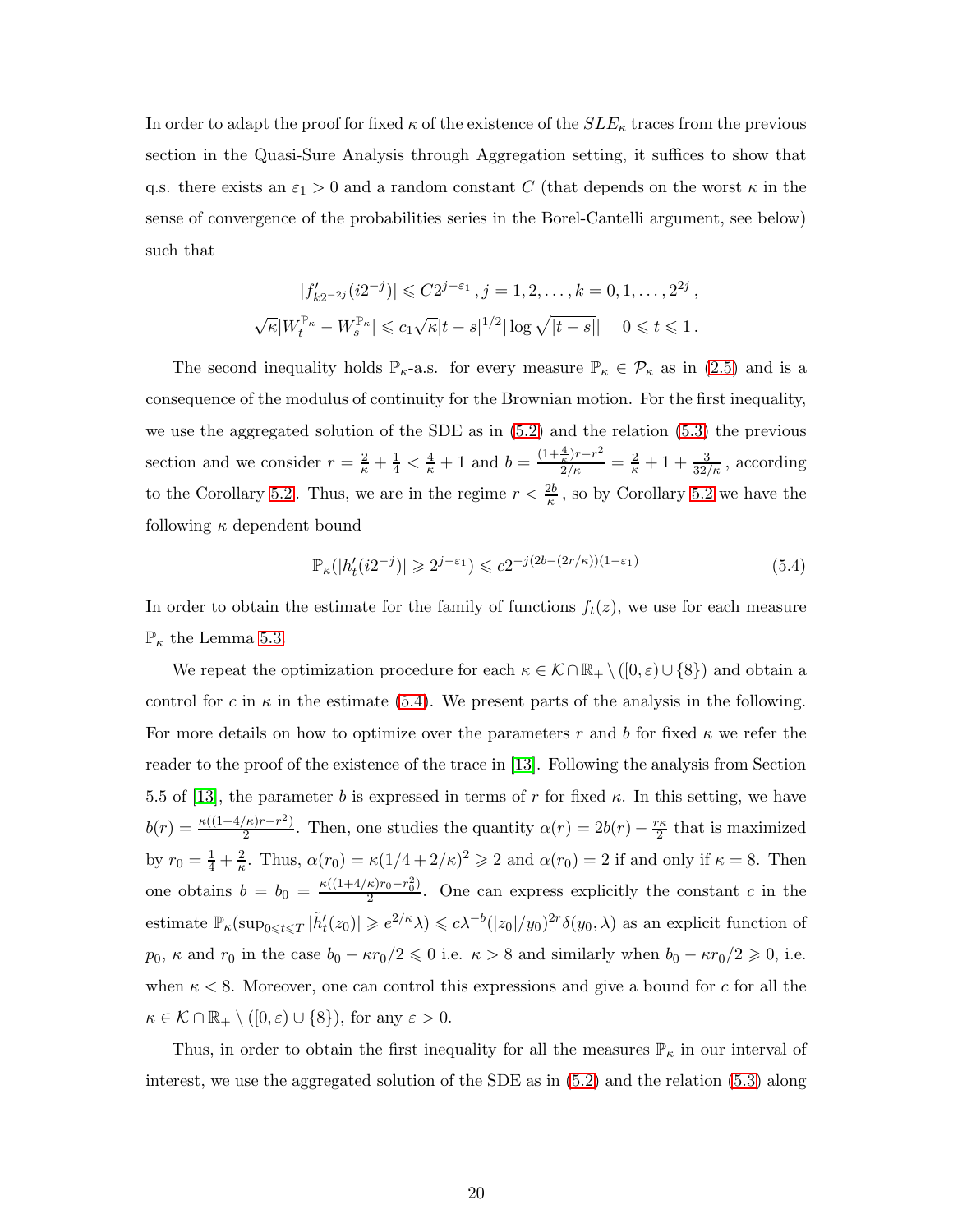with Borel-Cantelli Lemma for capacities (see  $[5]$ ,  $[7]$ ,  $[25]$ ) and Lemma [5.3](#page-18-0) to find c (that can be chosen a continuous function of  $\kappa$ ) and  $\varepsilon_1 > 0$  such that for all  $0 \le t \le 1$ 

<span id="page-20-0"></span>
$$
\sup_{\kappa} \mathbb{P}_{\kappa}(|h'_t(i2^{-j})| \geq 2^{j-\varepsilon_1}) \leq \sup_{\kappa} c2^{-j(2b-(2r/\kappa))(1-\varepsilon_1)}.
$$
\n(5.5)

We obtain that  $2b - (2r/\kappa) = 4/\kappa + 1 + \kappa/16 > 2$  provided that  $2/\kappa \neq 1/4$ . So, we can apply Borel-Cantelli argument for capacities provided that  $2/\kappa \neq 1/4$ , i.e.  $\kappa \neq 8$ . We restrict to  $\kappa \in \mathcal{K} \cap \mathbb{R}_+ \setminus ([0,\varepsilon) \cup \{8\})$ , in order to obtain the control on the constant c in [\(5.5\)](#page-20-0). Thus, we have that

$$
cap(|h'_t(i2^{-j})| \geq 2^{j-\varepsilon_1}) \leq c2^{-(2+\varepsilon_1)j}.
$$

Let us consider the dyadic partition of the time interval  $[0,1]$ ,  $\mathcal{D}_{2n} = \{l2^{-2n} : l \in [0,2^{2n}]\}.$ Then,

<span id="page-20-1"></span>
$$
\sum_{n \in \mathbb{N}} \sum_{t \in \mathcal{D}_{2n}} cap(|h'_t(i2^{-j})| \geq 2^{j-\varepsilon_1}) < \infty,\tag{5.6}
$$

and we obtain the desired conclusion.

**Remark 5.5.** In the previous result, we showed how one can aggregate the  $SLE_{\kappa}$  curves for the family of measures  $P_{\kappa}$ . For all the given measures  $\mathbb{P}_{\kappa}$  one can obtain under all the measures  $\mathbb{P}_{\kappa}$  the  $SLE_{\kappa}$  traces as  $\gamma^{\kappa}(t) := \lim_{y\to 0+} g_t^{-1}(iy + \sqrt{\kappa}W_t^{\mathbb{P}_{\kappa}})$  where  $g_t$  are the maps satisfying the forward Loewner Differential Equation driven by  $\sqrt{\kappa}W_t^{\mathbb{P}_{\kappa}}$ . Also, for any fixed measure  $\mathbb{P}_{\kappa}$  one can obtain via Lévy's Characterization of the Brownian motion also an  $SLE_{\kappa_1}$  trace  $\mathbb{P}_{\kappa}$  -a.s. defined as  $\gamma_{\kappa}^{\kappa_1}(t) := \lim_{y\to 0+} g_t^{-1}(iy + \sqrt{\kappa_1}W_t^{\mathbb{P}_{\kappa}})$  with  $g_t$ are the maps satisfying the forward Loewner Differential Equation driven by  $\sqrt{\kappa_1} W_t^{\mathbb{P}_{\kappa}}$ . Once these two objects are defined, we would like to compare them under the family of measures  $\mathbb{P}_{\kappa}$  for  $\kappa \in \mathcal{K} \cap \mathbb{R}_+ \setminus ([0,\varepsilon) \cup \{8\})$ . This can be understood also as comparing the difference between the  $SLE_{\kappa}$  traces generated by the canonical process under the family of measures  $\mathbb{P}_{\kappa}$  and the ones generated by  $\sqrt{\kappa_1}W_t^{\mathcal{P}_{\kappa}}$  with  $\kappa_1$  fixed and  $W_t^{\mathcal{P}_{\kappa}}$  being the Universal Brownian motion, i.e. the aggregator of the Brownian motion under the family of measures  $\mathbb{P}_{\kappa}$ .

```
\Box
```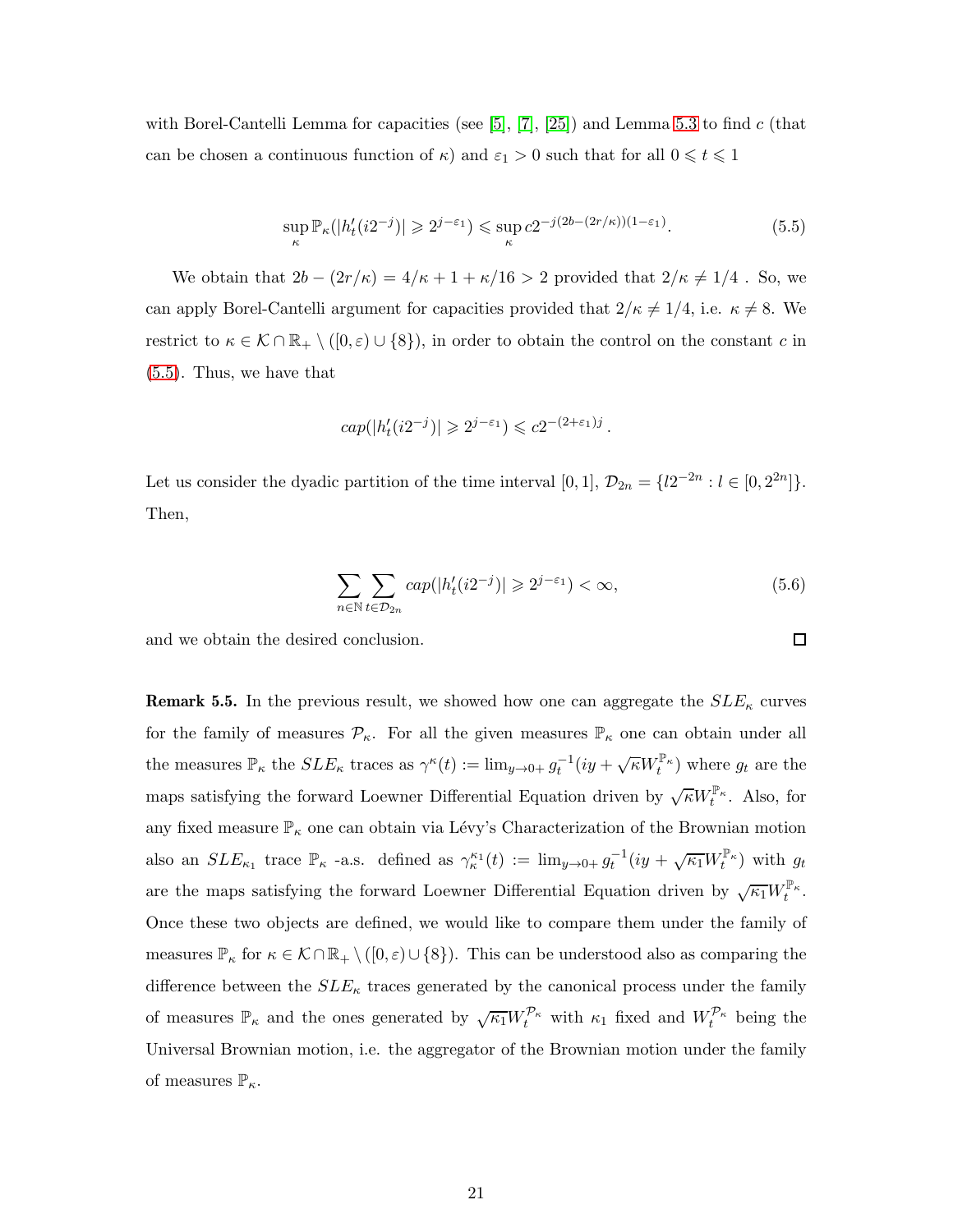## 6 The quasi-sure continuity in  $\kappa$  for  $\kappa \in \mathcal{K} \cap \mathbb{R}_+ \setminus (\{0,\varepsilon) \cup \{8\} \}$  of the  $SLE_{\kappa}$  traces

Once the  $SLE_{\kappa}$  traces are constructed quasi-surely, we would like to prove the quasi-sure continuity in  $\kappa$  of the traces.

Using quasi-sure definition of the  $SLE_{\kappa}$  trace allows us directly to consider uncountably many parameters  $\kappa \in \mathcal{K} \cap \mathbb{R}_+ \setminus ([0,\varepsilon) \cup \{8\})$ . In this section, we use the notation  $[\kappa_m, \kappa_M]$ for the nontrivial compact interval  $\mathcal{K} \cap \mathbb{R}_+ \setminus ([0,\varepsilon) \cup \{8\})$ . Furthermore, we consider the following coupling: we fix a parameter  $\kappa_1 \in [\kappa_m, \kappa_M]$  and we consider the canonical process on the path space under the measures  $\mathbb{P}_{\kappa_1}$  and  $\mathbb{P}_{\kappa}$  for  $\kappa \in [\kappa_m, \kappa_M]$  and we compare the traces obtained for the fixed choice  $\kappa_1$  with the family of traces obtained for  $\kappa \in [\kappa_m, \kappa_M]$ , with  $\kappa_m > \varepsilon$ , for any  $\varepsilon > 0$ .

Let us consider M to be the space of continuous curves defined on  $[0, 1]$  with values in the closed upper half-plane  $\mathbb{H} = \{z : \text{Im}(z) \geq 0\}$ . Further, we equip the space M with the supremum norm. Let  $l \in \mathbb{N}$ . Let us consider for any measure  $\mathbb{P}_{\kappa_l}$  the corresponding  $W_t^{\mathbb{P}_{\kappa_l}}$ -Brownian motion, obtained from the aggregator of the Brownian motion. We further use the quasi-sure definition of the  $SLE_{\kappa}$  traces obtained in the previous section. When we drive the forward Loewner differential equation with  $\sqrt{\kappa_l}W_t^{\mathbb{P}_{\kappa_l}}$  we obtain  $\mathbb{P}_{\kappa_l}$ -a.s. the family of SLE traces  $\gamma^l(t) := \lim_{y\to 0+} g_t^{-1}(iy + \sqrt{\kappa_l}W_t^{\mathbb{P}_{\kappa_l}})$  (this quantity is defined simultaneously for all the measures  $\mathbb{P}_{\kappa_l}$  in the family). Let us fix  $\kappa \in [\kappa_m, \kappa_M]$  (wlog  $\kappa = \kappa_m$ ). Then, when we drive the Loewner equation for the fixed  $\kappa_m$  with  $\sqrt{\kappa_m} W_t^{\mathbb{P}_{\kappa_l}}$ we obtain  $\mathbb{P}_{\kappa_l}$ -a.s. the fixed  $SLE_{\kappa}$  trace  $\gamma_l^{\kappa_m}(t) := \lim_{y\to 0+} g_t^{-1}(iy + \sqrt{\kappa_m}W_t^{\mathbb{P}_{\kappa_l}})$  under all  $\mathbb{P}_{\kappa_l}$  measures. We compare the curves in the sup-norm under all elements of the family of measures  $\mathbb{P}_{\kappa_l}$ .

<span id="page-21-0"></span>**Theorem 6.1** (Quasi-sure continuity in  $\kappa$  of the  $SLE_{\kappa}$  traces). Let  $\mathcal{K} \subset \mathbb{R}_+$  be a nontrivial compact interval. Then, the  $SLE_{\kappa}$  traces are quasi-surely continuous in  $\kappa$ , for  $\kappa \in [\kappa_m, \kappa_M] = \mathcal{K} \cap \mathbb{R}_+ \setminus ([0, \varepsilon) \cup \{8\})$  -without loss of generality let us take  $\kappa = \kappa_m$ -, i.e. there exists a function  $\theta$  with  $\theta(\delta) \to 0$  as  $\delta \to 0$  such that for  $\kappa_M \to \kappa_m$ , for  $t \in [0,1]$ , we have

$$
||\gamma^{l}(t)-\gamma_{l}^{\kappa_{m}}(t)||_{\infty,[0,1]}\leqslant \theta(|\kappa_{M}-\kappa_{m}|),
$$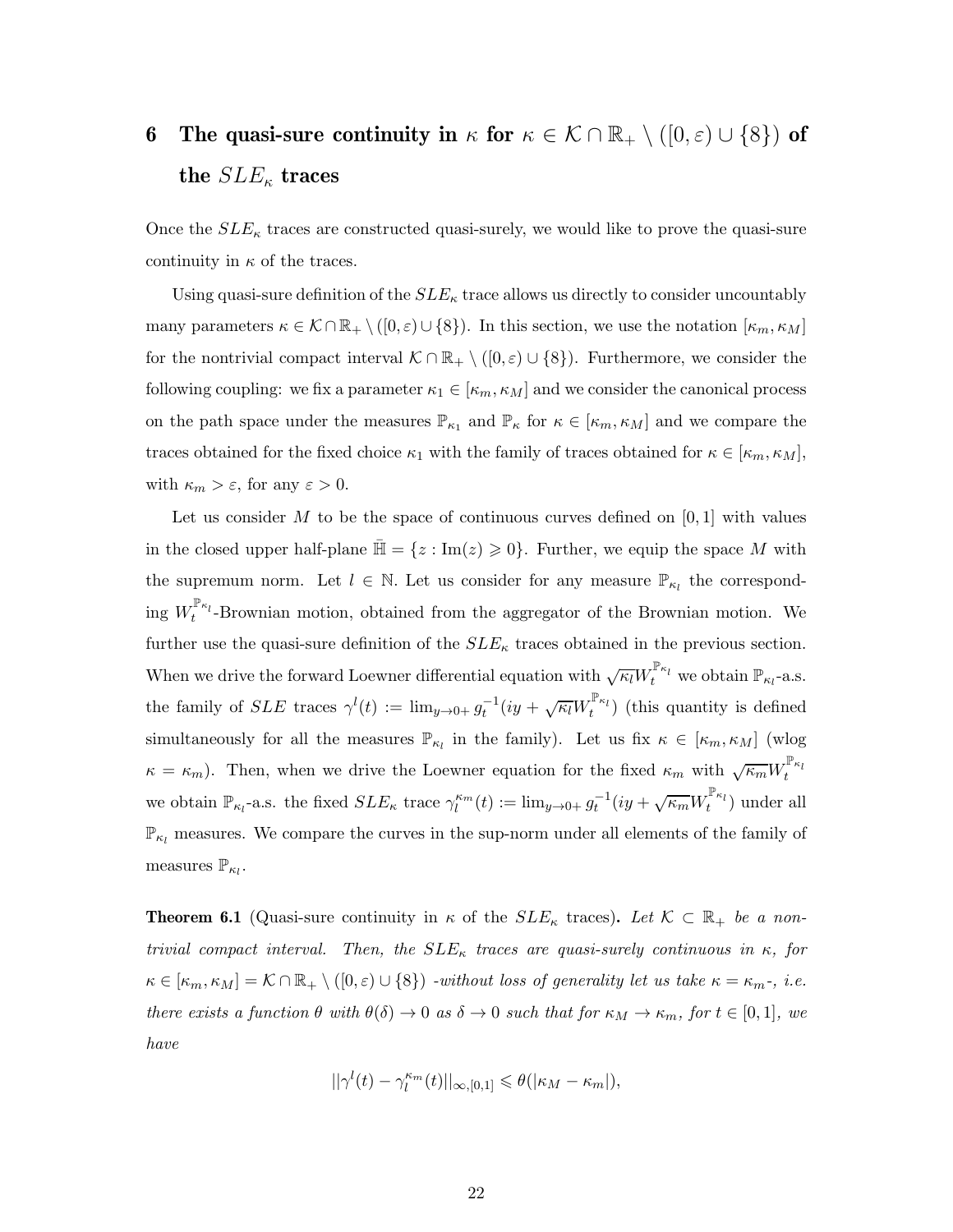quasi-surely (i.e. for all the measures  $\mathbb{P}_{\kappa_l}$  with  $\kappa_l \in [\kappa_m, \kappa_M]$ ) outside of a polar set that depends on  $[\kappa_m, \kappa_M]$ .

*Proof of Theorem [6.1.](#page-21-0)* Throughout the proof, we use the notation  $F(t, y, \kappa) = f_t^{(\kappa)}$  $t^{(\kappa)}(iy)$ . We showed in the previous section that one can construct for the sequence of measures  $\mathbb{P}_{\kappa}$ the  $SLE_{\kappa}$  traces simultaneously and can view them as elements of the metric space M. We use the set-up from [\[26\]](#page-29-0), in order to define the Whitney-type partition of the  $(t, y, \kappa)$ space. The main idea of this section is to show how we can avoid the typical Borel-Cantelli argument of [\[26\]](#page-29-0) using the quasi-sure construction of the  $SLE_{\kappa}$  traces from the previous section.

We also need the following distortion result for conformal maps.

<span id="page-22-1"></span>**Lemma 6.2** (Distortion Lemma: Lemma 2.2 in [\[26\]](#page-29-0)). There exists a constant  $0 < c < \infty$ such that the following holds. Suppose that  $f_t$  satisfies the chordal Loewner PDE [2.1](#page-5-0) and that  $z = x + iy \in \mathbb{H}$ , then for  $0 \le s \le y^2$ 

$$
c^{-1}\leqslant \frac{|f_{t+s}'(z)|}{|f_t'(z)|}\leqslant c
$$

and

$$
|f_{t+s}(z)-f_t(z)|\leqslant cy|f_t'(z)|.
$$

We consider the partition of the  $(t, y, \kappa)$  three dimensional space in boxes obtain by partitioning each coordinate. We follow the proof in [\[26\]](#page-29-0) and we estimate the derivative of the map  $(f_t^{(\kappa)})$  $(t^{(k)})'(iy)$  in the corners of the boxes. Using Distortion Theorems for the conformal maps along with the following Lemma that appears in [\[26\]](#page-29-0).

<span id="page-22-0"></span>**Lemma 6.3** (Lemma 2.3 of [\[26\]](#page-29-0)). Let  $0 < T < \infty$ . Suppose that for  $t \in [0, T]$ ,  $f_t^{(1)}$  $t_t^{(1)}$  and  $f_t^{(2)}$ t satisfy the backward Loewner differential equation with drivers  $W_t^{(1)}$  $t_t^{(1)}$  and  $W_t^{(2)}$  $t^{(2)}$ . Suppose that  $\varepsilon = \sup_{s \in [0,T]} |W_s^{(1)} - W_s^{(2)}|$ . For  $u = x + iy \in \mathbb{H}$ , for every  $t \in [0,T]$  we have that

$$
|f_t^{(1)}(u) - f_t^{(2)}(u)| \le \varepsilon \exp\left[\frac{1}{2}\left[\log \frac{I_{t,y}|(f_t^{(1)})'(u)|}{y}\log \frac{I_{t,y}|(f_t^{(2)})'(u)|}{y}\right]^{1/2} + \log \log \frac{I_{t,y}}{y}\right],
$$
  
where  $I_{t,x} = \sqrt{4t + y^2}$ 

where  $I_{t,y}$  $\sqrt{4t + y^2}$ .

We use this estimate in our analysis. Namely, we take the following approach. We fix parameters  $\kappa_1$  and  $\kappa$  in  $[\kappa_1, \kappa_M]$ . Thus, in this manner here we fixed a coupling given by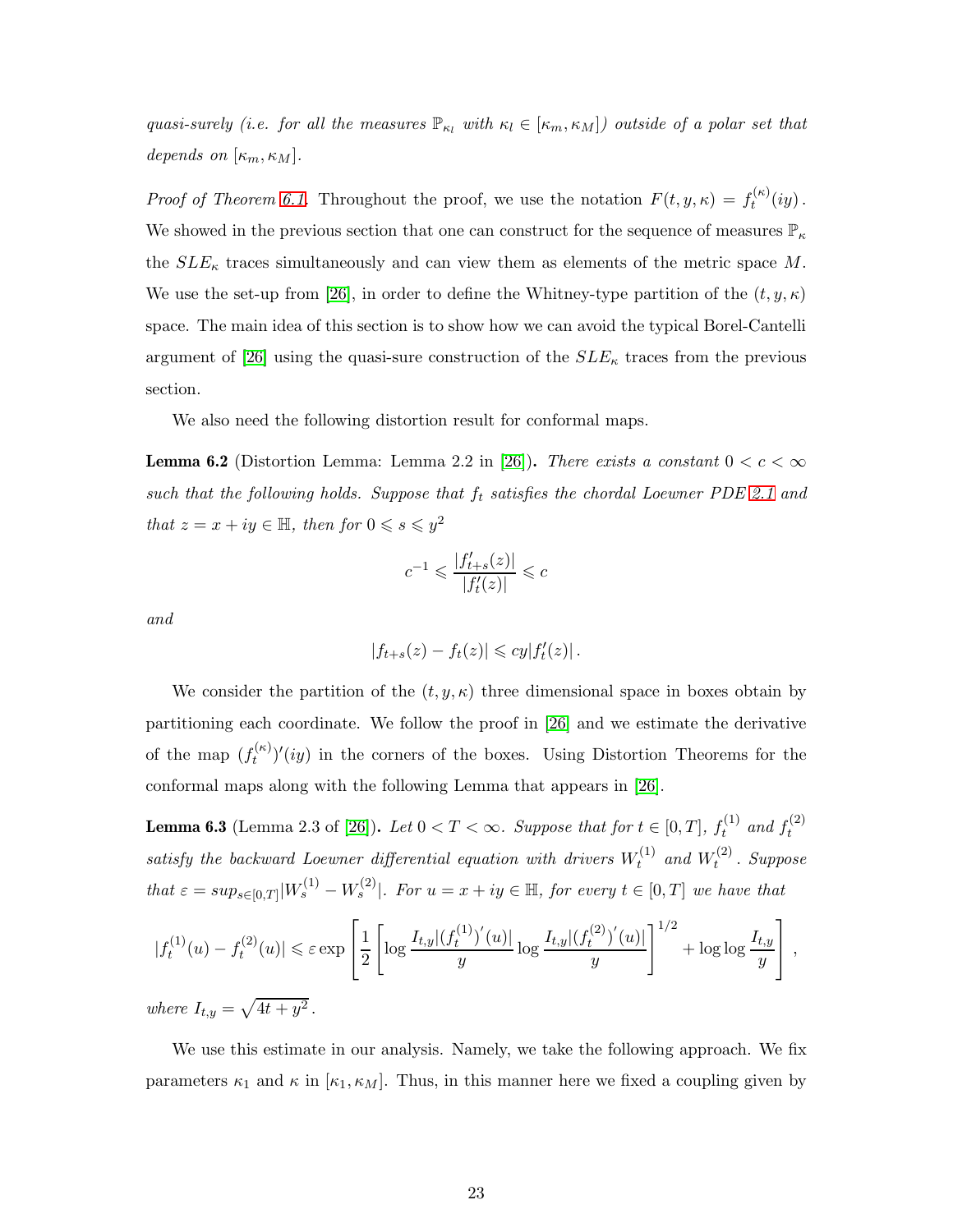the choice of the initial measure  $\mathbb{P}_0$  on the path space and by the relation [\(2.4\)](#page-8-0), i.e. for each measure  $\mathbb{P}_\kappa$  we couple to the Loewner chains with the drivers  $\sqrt{\kappa_1} W_t^{\mathbb{P}_\kappa}$  and  $\sqrt{\kappa} W_t^{\mathbb{P}_\kappa}$ .

Then, we can consider  $W_t^{(1)} - W_t^{(2)} = \sqrt{\kappa_1} W_t^{\mathbb{P}_\kappa} - \sqrt{\kappa} W_t^{\mathbb{P}_\kappa}$ . Using Lévy's characterization of the Brownian motion, we have that under any measure  $\mathbb{P}^{\kappa}$ , the process  $\sqrt{\kappa_1}W_t^{\mathbb{P}_{\kappa}}$ is a Brownian motion multiplied with the diffusivity constant  $\sqrt{\kappa_1}$  (indeed since for any measure  $\mathbb{P}_{\kappa}$ , the process  $\sqrt{\kappa_1}W_t^{\mathbb{P}_{\kappa}}$  is a local martingale with the quadratic variation  $\kappa_1 t$  ). We have then that for fixed  $\kappa_1$  the difference  $|f_t^{(1)}\rangle$  $f_t^{(1)}(u) - f_t^{(2)}$  $t^{(2)}(u)$  is a function of  $\kappa$ .

Thus, we can estimate the difference using the above Lemma and the quasi-sure estimates on the derivatives of the maps  $f_t(z)$ , i.e. for any  $\mathbb{P}_{\kappa}$  (obtained when choosing the drivers  $\sqrt{\kappa_1} W_t^{\mathbb{P}_\kappa}$  and  $\sqrt{\kappa} W_t^{\mathbb{P}_\kappa}$ ). Furthermore, we have the following remark.

<span id="page-23-0"></span>**Remark 6.4.** Let  $\beta \in \left(\frac{2}{2b_0 - \kappa}\right)$  $\frac{2}{2b_0 - \kappa r_0/2}$ , 1), with  $b_0 = \frac{\kappa ((1 + 4/\kappa)r_0 - r_0^2)}{2}$  $\frac{\kappa r_0-r_0^2}{2}$  and  $r_0=\frac{1}{4}+\frac{2}{\kappa}$  $\frac{2}{\kappa}$  (as in the proof in the previous section). Then, it can be shown that (see Section 5.5 in [\[13\]](#page-28-8)) for any fixed  $\kappa \neq 8$ , we have that

$$
\mathbb{P}(|h'_t(i2^{-j})| \geq 2^{n\beta}) \leq c2^{-(2+\varepsilon_1)n},
$$

where c is a constant that depends on  $\kappa$ .

Thus, we can choose  $\beta \in \left(\frac{2}{2b_0 - \kappa}\right)$  $\left(\frac{2}{2b_0-\kappa r_0/2},1\right)$  in order to bound the derivatives of the conformal maps. In order to simplify the analysis we bound the first derivative term using Remark [6.4](#page-23-0) for fixed  $\kappa_1$ , i.e. we have  $|f'_t(u)| \leqslant cy^{-\beta} \mathbb{P}_{\kappa}$ -a.s., for any  $\kappa \in [\kappa_m, \kappa_M]$  for  $\beta \in \left(\frac{2}{2b_0 - \kappa}\right)$  $\left( \frac{2}{2b_0 - \kappa r_0/2}, 1 \right)$ . For the other derivative term since the conformal maps are normalized at infinity there exists a constant  $c < \infty$  depending only on T such that  $|f'_t(z)| \leqslant c(y^{-1}+1)$ for all  $z \in \mathbb{H}$  and all  $t \in [0, T]$ .

Then the estimate reads for any choice of the measure  $\mathbb{P}_{\kappa}$ , on complex numbers u such that their imaginary parts are elements of the dyadic partition of  $[0, 1]$  (in order to use the estimate [\(5.6\)](#page-20-1))

$$
|f_t^{(1)}(u) - f_t^{(2)}(u)| \leq c_3 \varepsilon_2(\kappa_1, \kappa) y^{-\sqrt{\frac{1+\beta}{2}}}
$$

 $\mathbb{P}_{\kappa}$ -a.s., with  $\varepsilon_2(\kappa_1,\kappa)$  a function of  $\kappa_1$  and  $\kappa$  that tends to 0 as  $\kappa \to \kappa_1$ .

Let us consider  $q > 0$  and

$$
S_{n,j,k}(q) = \left[\frac{j-1}{2^{2n}}, \frac{j}{2^{2n}}\right] \times \left[\frac{1}{2^n}, \frac{1}{2^{n-1}}\right] \times \left[\frac{k-1}{2^{qn}}, \frac{k}{2^{nq}}\right],
$$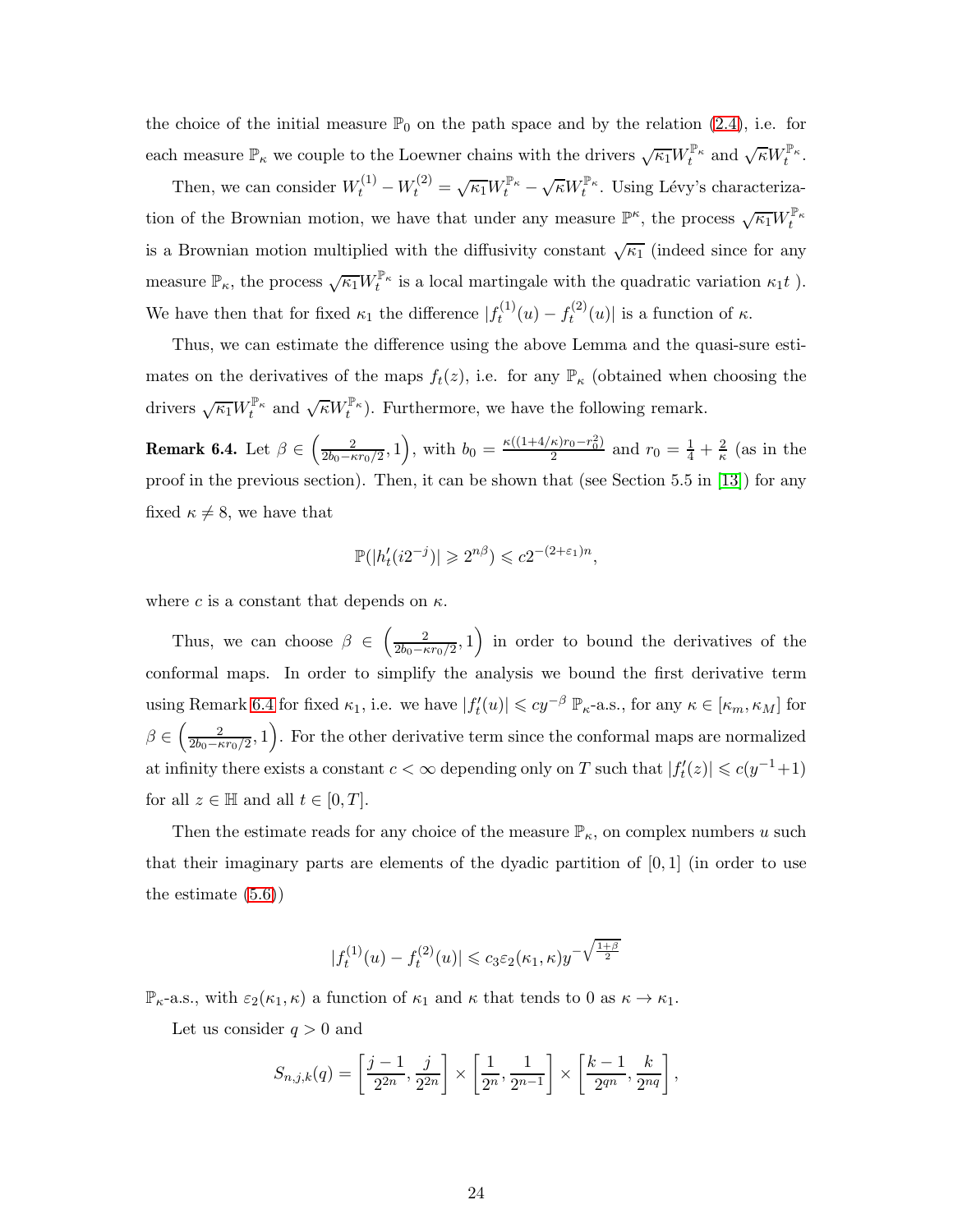and let

$$
p_{n,j,k} = \left(\frac{j}{2^{2n}}, \frac{1}{2^n}, \frac{k}{2^{qn}}\right) \in S_{j,n,k},
$$

be the corners of the boxes. In the following, we choose  $q > 0$  and estimate the derivative of the the Loewner maps in corners of the boxes, as in [\[26\]](#page-29-0). Comparaed with the analysis in in [\[26\]](#page-29-0), one important aspect is that as we change the parameter  $\kappa$  (and implicitly go along the  $\kappa$  axis in the Whitney boxes) we also change the measures  $\mathbb{P}_{\kappa}$ . In [\[26\]](#page-29-0), the typical estimate on the derivative of the map on the corners of the boxes is combined with the application of the Borel-Cantelli Lemma in order to assure the analysis on a unique nullset of the Brownian motion driving the Loewner differential equation. The use of Borel-Cantelli in this approach restricts the applicability of the derivative estimate in the corners of the boxes for the values  $\kappa < 2.1$  (more recently up to  $\kappa < 8/3$  with new estimates in [\[10\]](#page-27-4)). The novelty is that we use the polar set outside of which the aggregated solution is defined and then we can vary  $\kappa \in \mathcal{K} \cap \mathbb{R}_+ \setminus ([0,\varepsilon) \cup \{8\})$ . In this way, we argue that the estimates on the derivative of the maps in the corners  $p_{n,j,k}$  of the Whitney boxes hold q.s. In this new setting, we avoid the restriction to the interval  $\kappa \in [0, 8(2-\sqrt{3}))$ , since the estimate on the derivative used in the proof of Theorem [2.8](#page-6-0) can be used simultaneously for a family of probability measures  $\mathbb{P}_{\kappa}$  for  $\kappa \in \mathcal{K} \cap \mathbb{R}_+ \setminus ([0,\varepsilon) \cup \{8\}).$ 

We give the following version of Lemma 3.3 in [\[26\]](#page-29-0), that does not contain the restriction on the  $\kappa$  interval, due to the application of the Borel-Cantelli Lemma.

<span id="page-24-1"></span>**Lemma 6.5.** Let  $\varepsilon > 0$ . Let  $\kappa \in [\kappa_m, \kappa_M] = \mathcal{K} \cap \mathbb{R}_+ \setminus ([0, \varepsilon) \cup \{8\})$ , then q.s. there exists a random constant  $c = c(\varepsilon, \beta, q, \omega) < +\infty$  such that  $|F'(p_{n,j,k})| \leq c2^{n\beta}$  for all pairs  $(n, j, k) \in \mathbb{N}^3$  such that  $p_{n,j,k} \in [0, 1] \times [0, 1] \times [\kappa_m, \kappa_M]$ .

Proof. Using the analysis from the previous sections, we have that

<span id="page-24-0"></span>
$$
\sum_{j=1}^{2^{2n}} \mathbb{P}_{\kappa} \left[ |F'(p_{n,j,k})| \geqslant 2^{n\beta} \right] \leqslant c 2^{-n\sigma},\tag{6.1}
$$

where the parameter  $\sigma$  depends on  $\kappa$ . Following the analysis on the previous section, the parameter  $\sigma = \sigma(\kappa)$  is such that the previous series is summable for every  $\mathbb{P}_{\kappa}$  for  $\kappa \in [\kappa_m, \kappa_M].$  Following the analysis in the previous section one can show that the constant  $c(\kappa)$  can be controlled in  $\kappa$  in  $[\kappa_m, \kappa_M]$  (see the analysis of the parameters in the previous section as well as the optimization procedure in Section 5.5 in [\[13\]](#page-28-8)). Thus, one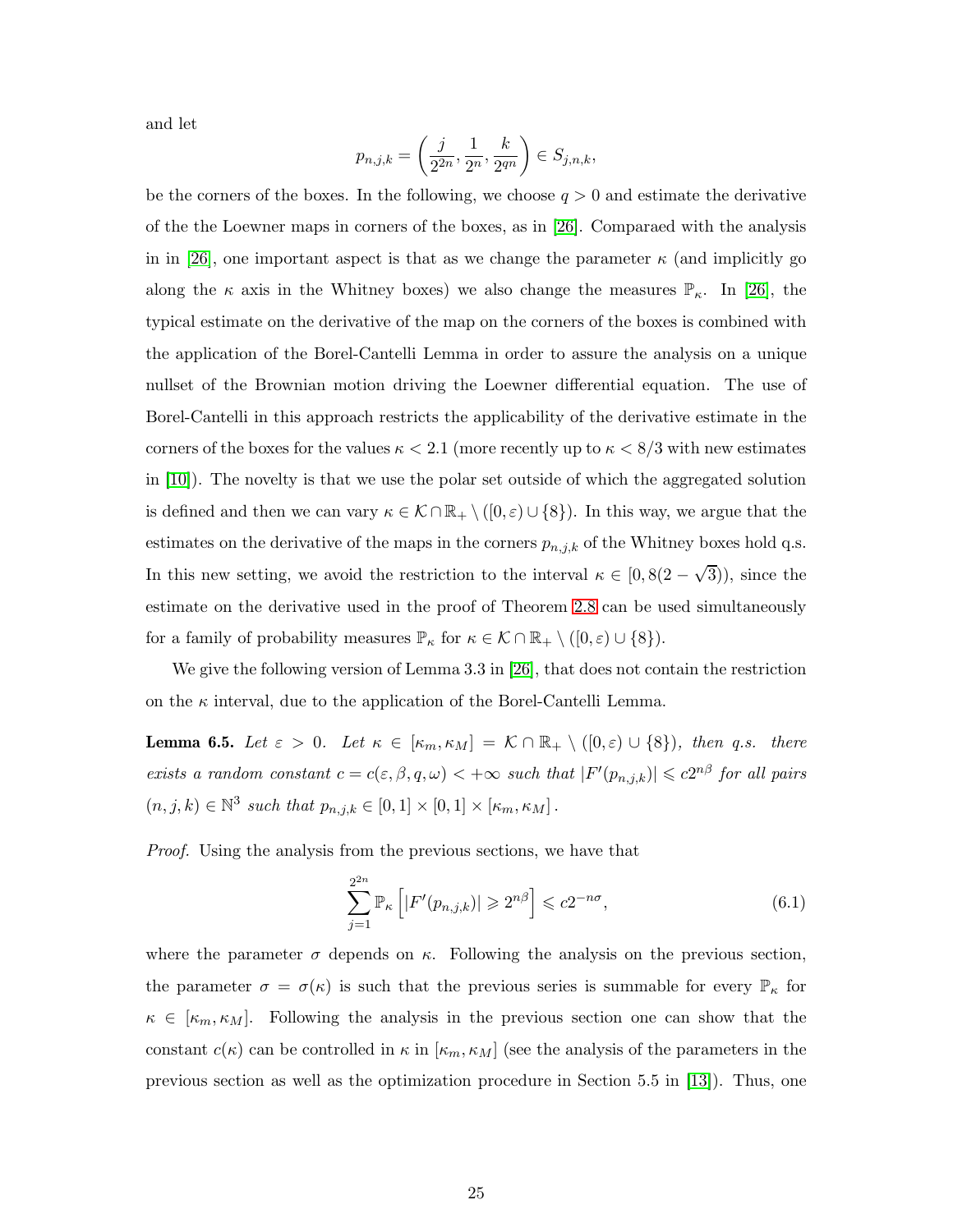can take the supremum of this constant in the interval of  $\kappa$  that one considers. According to the analysis in the previous section, we have that the series [6.1](#page-24-0) is convergent for all  $\kappa \in \mathcal{K} \cap \mathbb{R}_+ \setminus ([0,\varepsilon) \cup \{8\}),$  i.e.

$$
\sum_{j=1}^{2^{2n}} \sup_{\kappa} \mathbb{P}_{\kappa} \left[ |F'(p_{n,j,k})| \geqslant 2^{n\beta} \right] \tag{6.2}
$$

is convergent for any choice of measure  $\mathbb{P}_{\kappa}$  with  $\kappa \in [\kappa_m, \kappa_M] = \kappa \in \mathcal{K} \cap \mathbb{R}_+ \setminus ([0, \varepsilon) \cup \{8\}).$ 

 $\Box$ 

The next step is to use Distortion Theorem along with Lemma [6.3](#page-22-0) in order to push the estimate on the derivative from the corners of the box to all the points inside. The result is captured in the following Lemma. We emphasize that in [\[26\]](#page-29-0), there are two parts of the analysis in order to obtain this estimate for fixed  $\kappa$ , i.e. the analysis is split into the cases  $\kappa$  near 0 and the complementary regime. In our setting, we discuss only the case  $\kappa > \varepsilon$ for any  $\varepsilon > 0$  since the a.s. continuity in  $\kappa$  of the traces in the regime  $\kappa \in [0, 8(2-\sqrt{3}))$ was proved in [\[26\]](#page-29-0) already.

**Lemma 6.6.** Let  $\kappa \in [\kappa_m, \kappa_M] = \mathcal{K} \cap \mathbb{R}_+ \setminus ([0, \varepsilon) \cup \{8\})$ , then for every  $\varepsilon > 0$  there exists  $\delta > 0$ and  $q > 0$  and a random constant  $c = c(q, \varepsilon, \omega, \beta) < \infty$  such that  $diam(F(S_{n,j,k})) \leq c2^{-n\delta}$ , quasi-surely for all  $(n, j, k) \in \mathbb{N}^3$  with  $p_{n,j,k} \in [0, 1] \times [0, 1] \times [\kappa_m, \kappa_M]$ .

*Proof.* We will show that there exists  $\delta > 0$  such that  $|F(p) - F(p_{n,j,k})| \leqslant cn2^{-n\delta}$ . Let us fix  $\kappa_1 \in [\kappa_m, \kappa_M]$ . We estimate for  $|\Delta t| \leqslant y^2$ , using Lemmas [6.5](#page-24-1) and [6.2](#page-22-1)

$$
|F(t + \Delta t, y, \kappa_1) - F(t, y, \kappa_1)| \leq c y |F'(p_{n,j,k})| \leq c' 2^{-n(1-\beta)}
$$

quasi surely with  $c' = c'(\beta, q, \omega)$ .

By Koebe Distortion Theorem and Lemmas [6.5](#page-24-1) and [6.2,](#page-22-1) we obtain that

$$
|F(t + \Delta t, y + \Delta y, \kappa_1) - F(t + \Delta t, y, \kappa_1)| \leqslant c y |F'(p_{n,j,k})| \leqslant c 2^{-n(1-\beta)},
$$

quasi-surely.

Let 
$$
\phi(\beta) = \sqrt{\frac{1+\beta}{2}}
$$
. Using Lemma 6.3 and estimating for  $\kappa = \kappa_1 + \Delta \kappa$ ,  
\n
$$
\sup_{t \in [0,1]} |\sqrt{\kappa_1 + \Delta \kappa} W_t^{\mathbb{P}\kappa} - \sqrt{\kappa_1} W_t^{\mathbb{P}\kappa}| \leq c \Delta \kappa \sup_{t \in [0,1]} |W_t^{\mathbb{P}\kappa}| \leq c' \Delta \kappa,
$$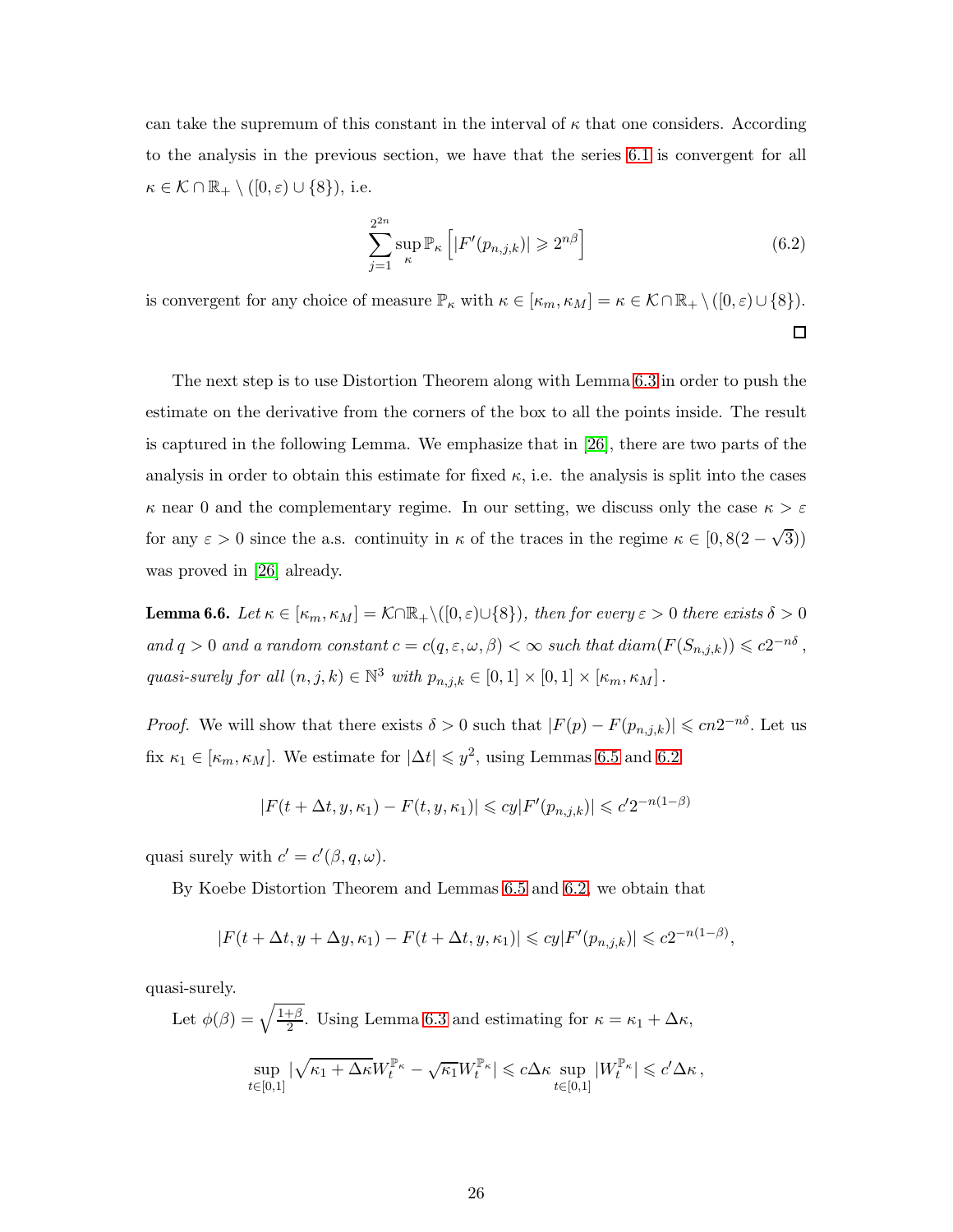where  $c' = c'(\omega, \varepsilon) < \infty$ , quasi-surely (i.e.  $\mathbb{P}^{\kappa}$ -a.s. for all  $\kappa \in [\kappa_m, \kappa_M]$ ), we obtain that

$$
|F(t+\Delta t, y+\Delta y, \kappa_1+\Delta \kappa) - F(t+\Delta t, y+\Delta y, \kappa_1)| \leq c \Delta \kappa y^{-\phi(\beta)} \log(y^{-1}) \leq c n 2^{-n(q-\phi(\beta))},
$$

quasi-surely. We choose  $\delta = \min\{1 - \beta, q - \phi(\beta)\}\$  that is clearly positive for the right choice  $q > \phi(\beta)$ , and we finish the proof.

 $\Box$ 

 $\Box$ 

In order to finish the proof of Theorem [6.1,](#page-21-0) we redo the exact elements of Theorem 4.1 in [\[26\]](#page-29-0) under all the measures  $\mathbb{P}_{\kappa}$ , in our coupling. We consider the family of measures  $\mathbb{P}_{\kappa}$  for  $\kappa \in [\kappa_m, \kappa_M]$ . In order to achieve it we estimate under all the measures  $\mathbb{P}_{\kappa}$  for  $\kappa \in [\kappa_m, \kappa_M]$  using the previous lemma (i.e. the bound on the diameters of the Whitney boxes) in the following manner  $|F(t, y, \kappa_1) - F(t, y, \kappa)| \leqslant |F(t, y, \kappa_1) - F(t, 2^{-N}, \kappa_1)| +$  $|F(t, 2^{-N}, \kappa_1) - F(t, 2^{-N}, \kappa)| + |F(t, 2^{-N}, \kappa) - F(t, y, \kappa)| \le C \sum_{n=N}^{\infty} 2^{-n\delta}$  as we vary the parameter  $\kappa \in [\kappa_m, \kappa_M].$ 

When comparing the fixed value  $\kappa_1$  and any other  $\kappa_2 \in [\kappa_m, \kappa_M]$ , (w.l.o.g  $\kappa_2 > \kappa_1$ ) we obtain that  $|F(t, y, \kappa_1) - F(t, y, \kappa_2)| \leqslant |F(t, y, \kappa_1) - F(t, 2^{-N}, \kappa_1)| + |F(t, 2^{-N}, \kappa_1) - F(t, 2^{-N}, \kappa_2)|$  $F(t, 2^{-N}, \kappa_2)| + |F(t, 2^{-N}, \kappa_2) - F(t, y, \kappa_2)| \leq C \sum_{n=N}^{\infty} 2^{-n\delta} \leq C2^{-N\delta} \leq C|\kappa_1 - \kappa_2|^{\delta/q},$ where we have used the stopping time  $N = O(-\log |\kappa_1 - \kappa_2|^{1/q})$  given by the bounds  $2^{-qN} < |\kappa_1 - \kappa_2| \leq 2^{-q(N-1)}.$ 

Then, for any choice  $\kappa_2 \in [\kappa_m, \kappa_M]$ , when taking  $y \to 0^+$  we get

$$
|\gamma_{\kappa_2}^{\kappa_1}(t) - \gamma^{\kappa_2}(t)| \leq C |\kappa_1 - \kappa_2|^{\delta/q}
$$

that holds  $\mathbb{P}_{\kappa_2}$  -a.s.

Let us choose without lose of generality  $\kappa_m = \kappa_1$ , then one can then obtain a uniform estimate for all the family of measures  $\mathbb{P}_{\kappa}$  for  $\kappa \in [\kappa_m, \kappa_M]$ 

$$
|\gamma_l^{\kappa_m}(t)-\gamma^l(t)|\leqslant C|\kappa_m-\kappa_M|^{\delta/q}.
$$

This estimate holds  $\mathbb{P}_{\kappa}$  a.s. for all  $\kappa \in [\kappa_m, \kappa_M]$ , i.e. it holds quasi surely for a family of probability measures indexed by  $\kappa \in [\kappa_m, \kappa_M]$ . Thus, outside a polar set that depends on the choice of the nontrivial compact interval  $[\kappa_m, \kappa_M]$ , we obtain the desired result. Taking,  $\kappa_M \to \kappa_m$ , we obtain the desired result.

27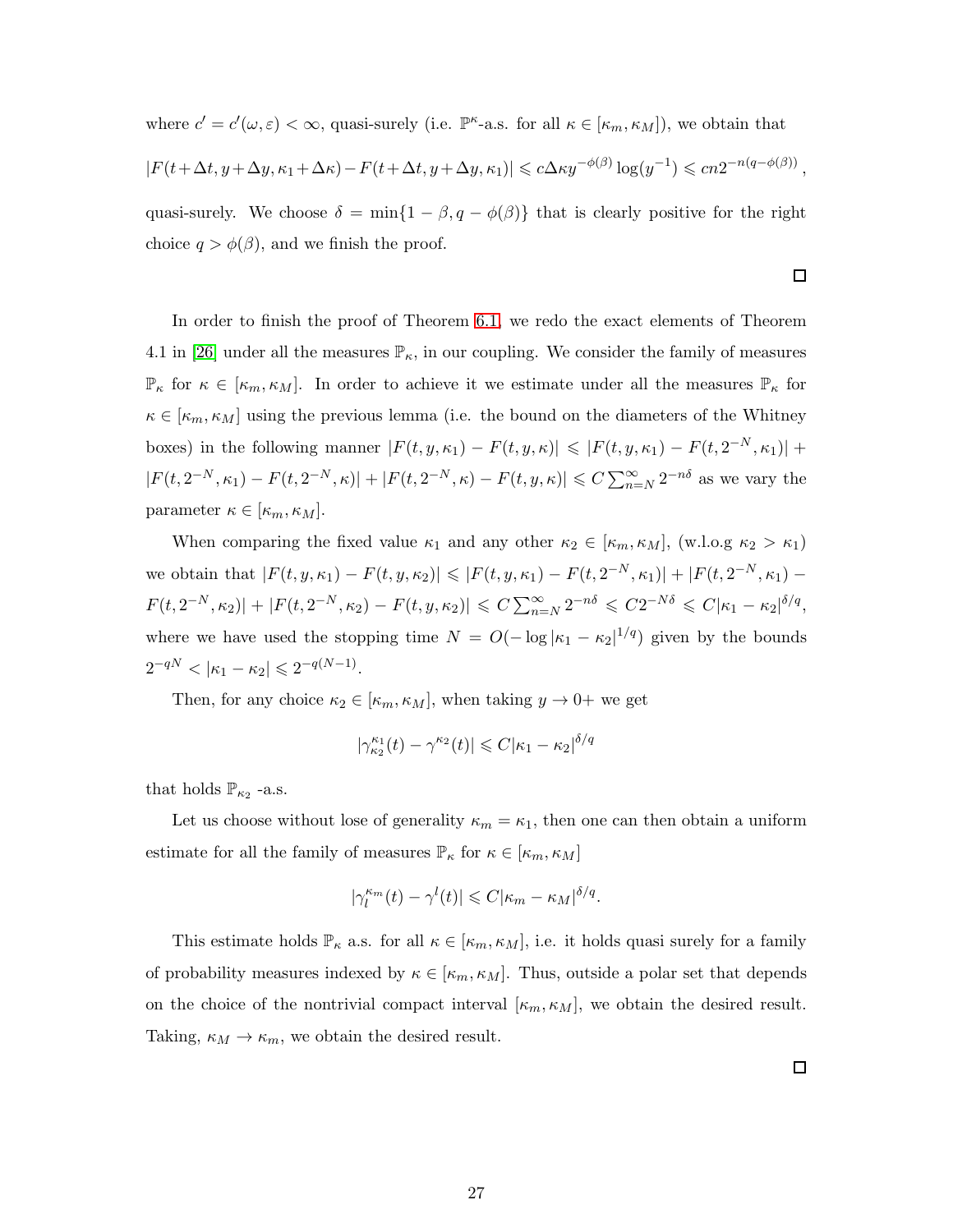### <span id="page-27-8"></span>References

- <span id="page-27-3"></span>[1] Philippe Artzner, Freddy Delbaen, Jean-Marc Eber, and David Heath. Coherent measures of risk. Mathematical finance, 9(3):203–228, 1999.
- <span id="page-27-5"></span>[2] Kari Astala, Antti Kupiainen, Eero Saksman, and Peter Jones. Random conformal weldings. Acta mathematica, 207(2):203–254, 2011.
- <span id="page-27-0"></span>[3] Nathaniel Berestycki and James Norris. Lectures on Schramm–Loewner Evolution. Lecture notes, available on the webpages of the authors, 2014.
- [4] Ludwig Bieberbach. Uber die Koeffizienten derjenigen Potenzreihen, welche eine schlichte Abbildung des Einheitskreises vermitteln. Sitzungsberichte Preussische Akademie der Wissenschaften, 138:940–955, 1916.
- <span id="page-27-10"></span><span id="page-27-1"></span>[5] Nicolas Bouleau and Francis Hirsch. Dirichlet forms and analysis on Wiener space, volume 14. Walter de Gruyter, 2010.
- <span id="page-27-6"></span>[6] Louis De Branges. A proof of the Bieberbach conjecture. Acta Mathematica, 154(1- 2):137–152, 1985.
- [7] Laurent Denis and Claude Martini. A theoretical framework for the pricing of contingent claims in the presence of model uncertainty. The Annals of Applied Probability, 16(2):827–852, 2006.
- <span id="page-27-9"></span><span id="page-27-2"></span>[8] Hans Föllmer and Alexander Schied. Convex measures of risk and trading constraints. Finance and stochastics, 6(4):429–447, 2002.
- <span id="page-27-4"></span>[9] Peter K Friz and Atul Shekhar. On the existence of SLE trace: finite energy drivers and non-constant  $\kappa$ . Probability Theory and Related Fields, 169(1-2):353–376, 2017.
- [10] Peter K Friz, Huy Tran, and Yizheng Yuan. Regularity of the Schramm-Loewner field and refined Garsia-Rodemich-Rumsey estimates.  $arXiv$  preprint  $arXiv:1906.11726$ , 2019.
- <span id="page-27-7"></span>[11] Rajeeva L Karandikar. On pathwise stochastic integration. 1995.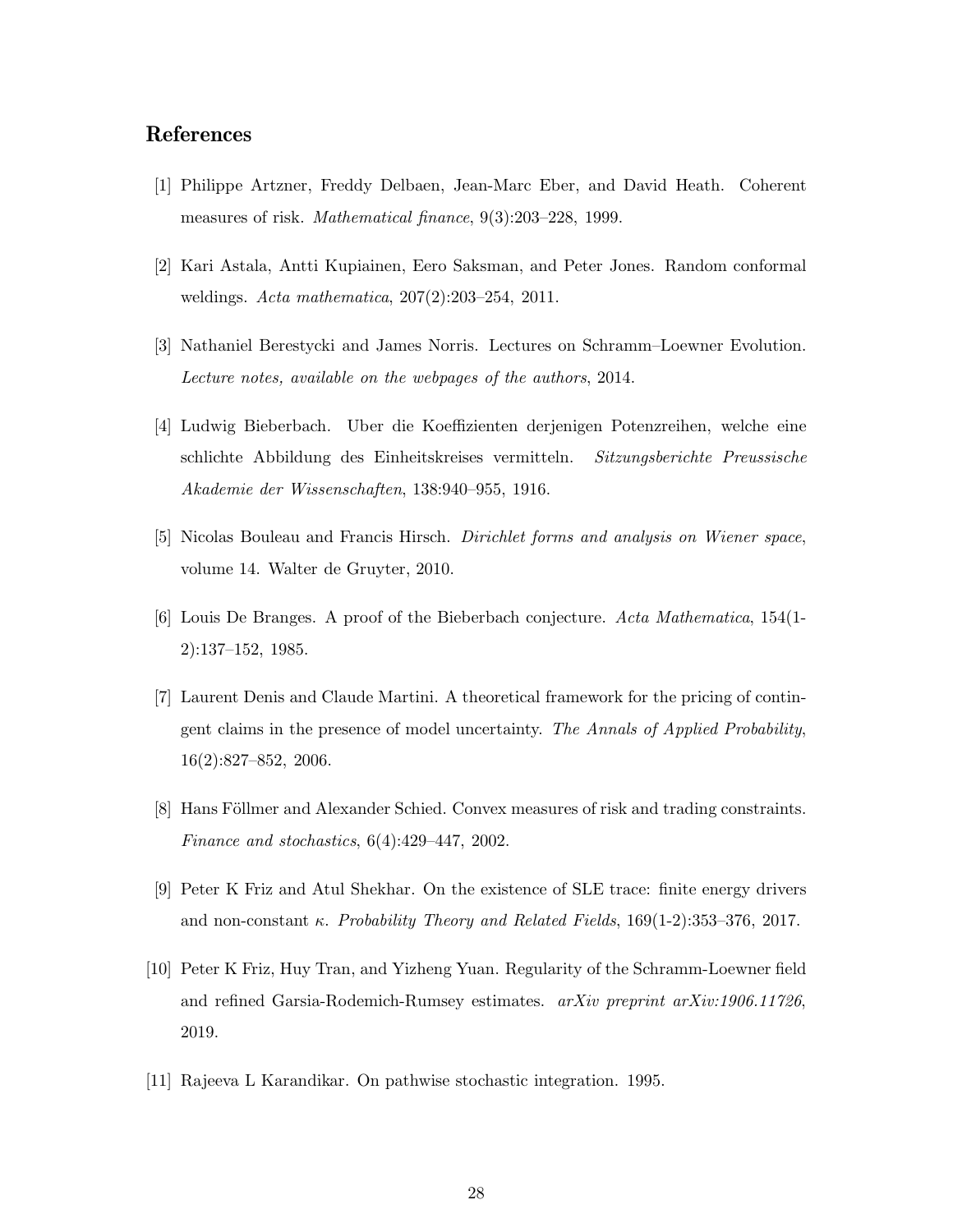- <span id="page-28-8"></span><span id="page-28-7"></span>[12] Alex Karrila. Limits of conformal images and conformal images of limits for planar random curves. arXiv preprint arXiv:1810.05608, 2018.
- <span id="page-28-6"></span>[13] Antti Kemppainen. Schramm–Loewner Evolution. In Schramm–Loewner Evolution, pages 69–100. Springer, 2017.
- <span id="page-28-2"></span>[14] Antti Kemppainen and Stanislav Smirnov. Random curves, scaling limits and Loewner evolutions. *arXiv preprint arXiv:1212.6215*, 2012.
- <span id="page-28-10"></span>[15] Gregory F Lawler. Conformally invariant processes in the plane. Number 114. American Mathematical Soc., 2008.
- [16] Gregory F Lawler, Oded Schramm, and Wendelin Werner. Conformal invariance of planar loop-erased random walks and uniform spanning trees. In Selected Works of Oded Schramm, pages 931–987. Springer, 2011.
- <span id="page-28-4"></span><span id="page-28-0"></span>[17] Joan Lind, Donald E Marshall, and Steffen Rohde. Collisions and spirals of Loewner traces. Duke Mathematical Journal, 154(3):527–573, 2010.
- <span id="page-28-11"></span>[18] Karl L¨owner. Untersuchungen ¨uber schlichte konforme Abbildungen des Einheitskreises. I. Mathematische Annalen, 89(1-2):103–121, 1923.
- <span id="page-28-1"></span>[19] Daniel Revuz and Marc Yor. Continuous martingales and Brownian motion, volume 293. Springer Science & Business Media, 2013.
- <span id="page-28-9"></span>[20] Oded Schramm. Scaling limits of loop-erased random walks and uniform spanning trees. Israel Journal of Mathematics, 118(1):221–288, 2000.
- <span id="page-28-5"></span>[21] Oded Schramm and Steffen Rohde. Basic properties of SLE. Annals of mathematics, 161(2):883–924, 2005.
- <span id="page-28-3"></span>[22] Scott Sheffield and Nike Sun. Strong path convergence from Loewner driving function convergence. The Annals of Probability, pages 578–610, 2012.
- [23] Atul Shekhar and Yilin Wang. Remarks on Loewner Chains Driven by Finite Variation Functions. arXiv preprint arXiv:1710.07302, 2017.